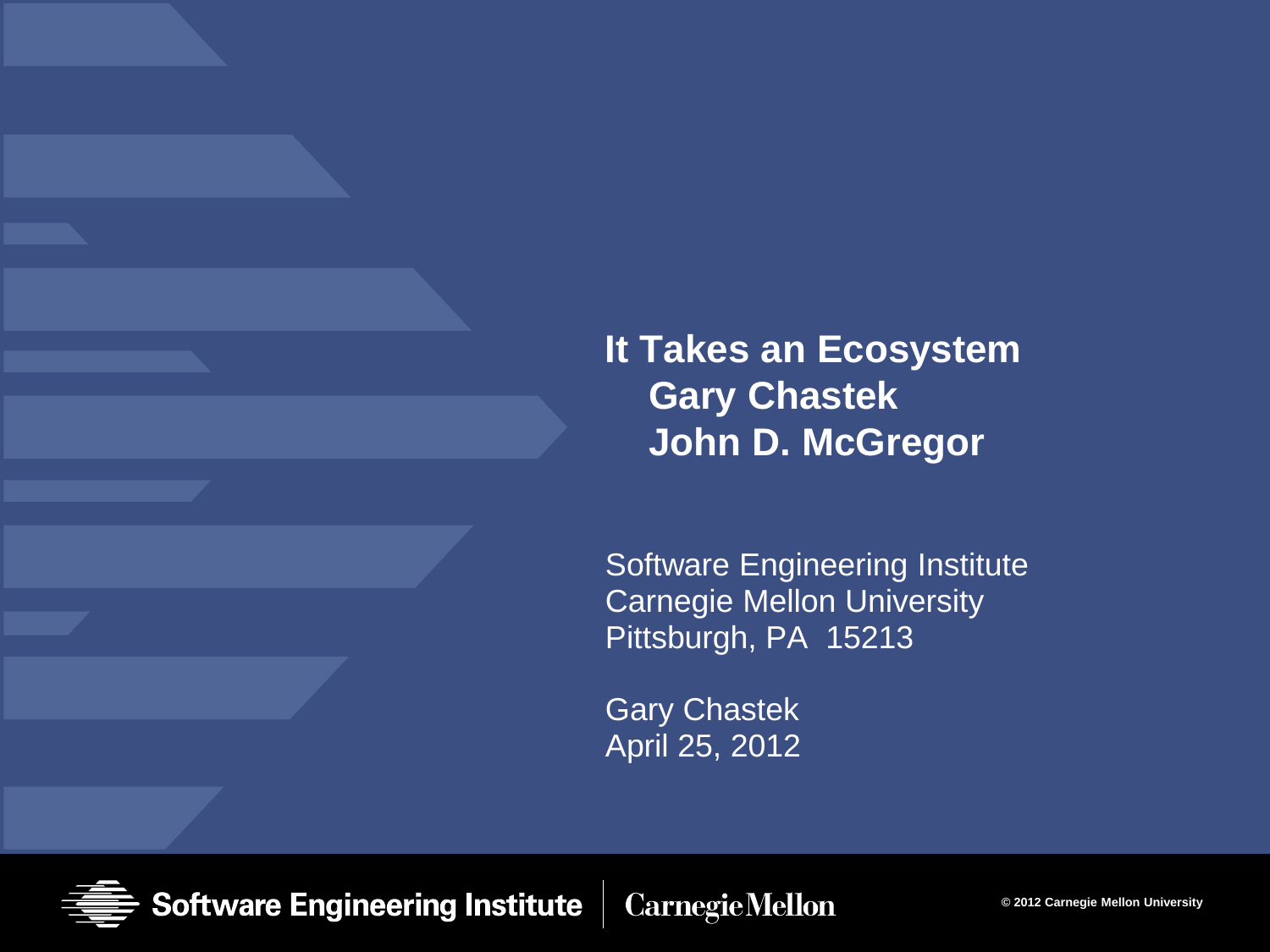#### **Introduction**

During the second half of 2011, the Software Engineering Institute collaborated with Project Manager Force XXI Battle Command Brigade and Below (PM-FBCB2) to create an ecosystem model for the Mounted Computing Environment (MCE).

This presentation describes that preliminary effort:

- What were the benefits?
- What was the context for the work?
- What is an Ecosystem?
- What is STREAM?
- How did it all work in the MCE?

Software Engineering Institute

**Carnegie Mellon**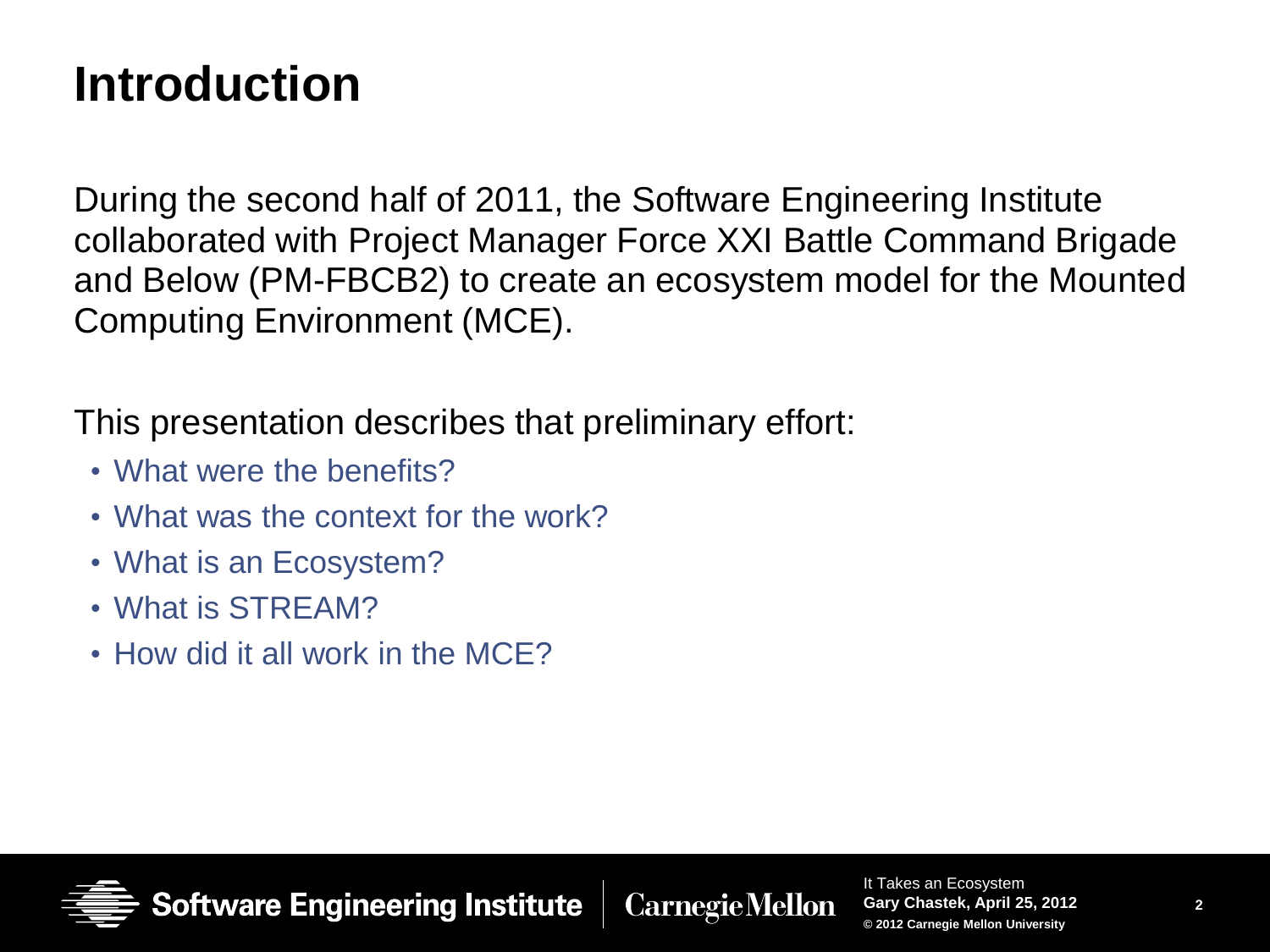# **Ecosystem Modeling and Analysis Benefits**

Improved understanding of complex supply (acquisition) and value chains

Prediction of the effects of strategic decisions on the large and complex software development efforts

Improved software development practices such as

- building a business case
- developing a CONOPS
- scoping
- software architecture definition

**Software Engineering Institute** 

**Carnegie Mellon**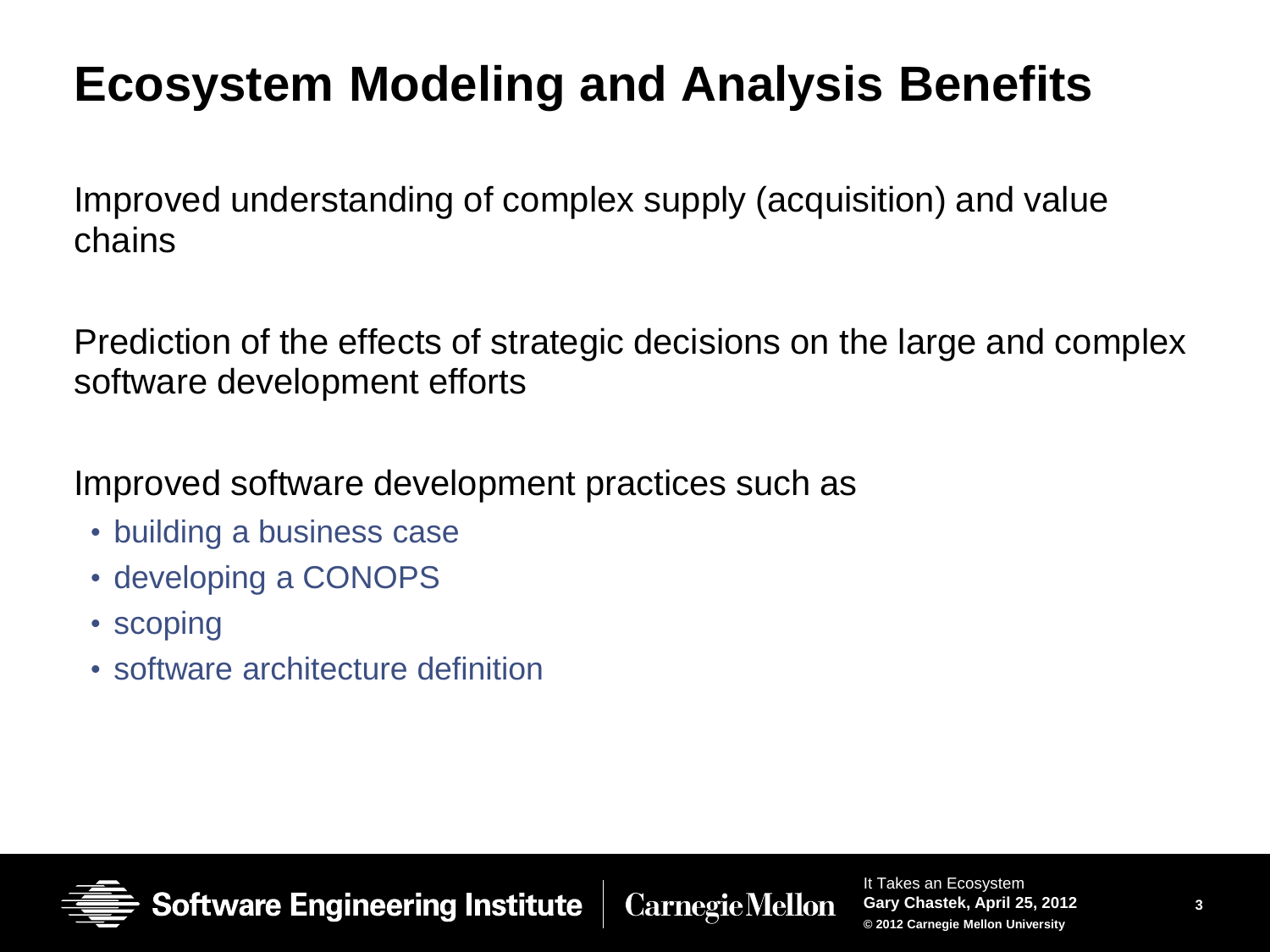### **Context for the Work**

The MCE ecosystem modeling work was in the context of the U.S. Army's Common Operating Environment (COE).

"The Common Operating Environment is an approved set of computing technologies and standards that enable *secure* and *interoperable applications* to be *rapidly developed* and *executed* across a variety of Computing Environments."

Deputy Chief of Staff, G-3/5/7, 24 May 2010 [11]

The COE Implementation Plan "highlights critical enablers to COE success including the establishment of a software Ecosystem and enterprise business strategies that are necessary for the Army to *leverage industry best practices* and rapidly develop secure and interoperable applications that satisfy operational requirements." [11]

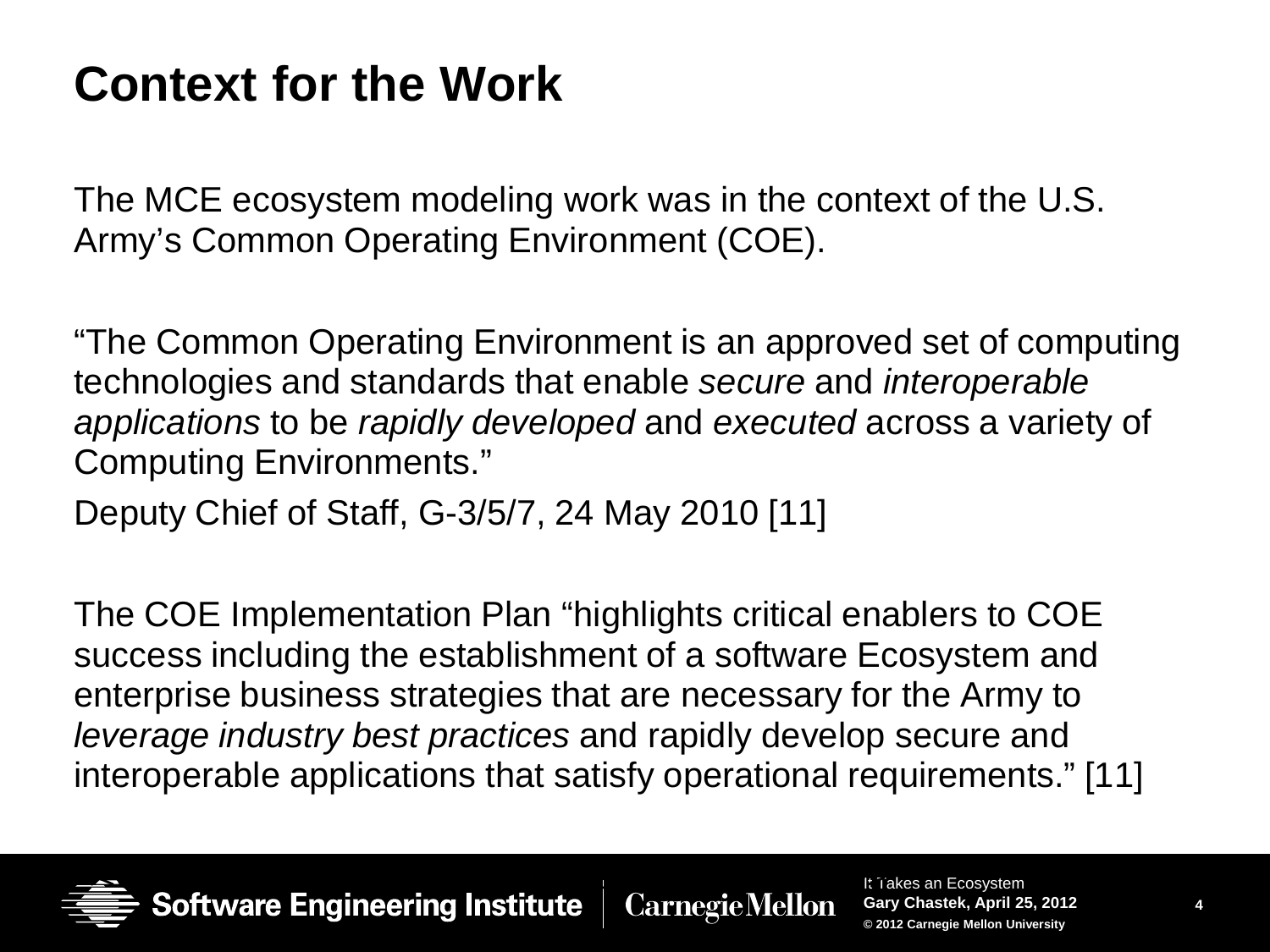#### **Common Operating Environment**



**Software Engineering Institute CarnegieMellon**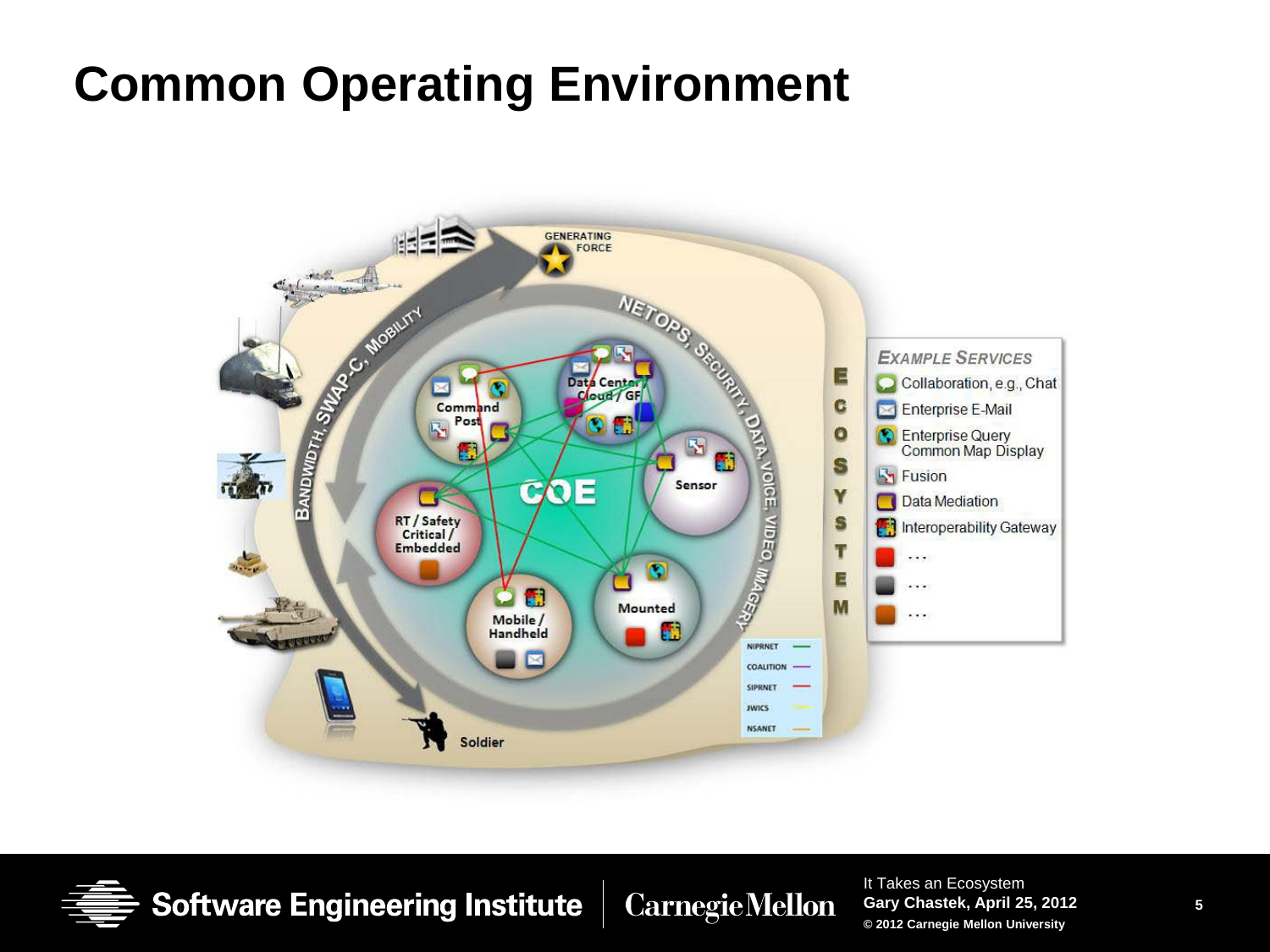# **What is the Mounted Computing Environment?**

#### The Mounted Computing Environment (MCE) provides

- operating and runtime systems,
- native and common applications and services (e.g., awareness, execution functions, integration of local sensors),
- software development kits (SDK), and
- standards and technologies to implement *mission command*.

#### MCE must interoperate with the other COE Computing Environments

**Carnegie Mellon** 

- Handheld
- Command Post
- Sensor
- RT/Safety Critical/Embedded
- Data Center Cloud/GF (Generating Force)

**Software Engineering Institute**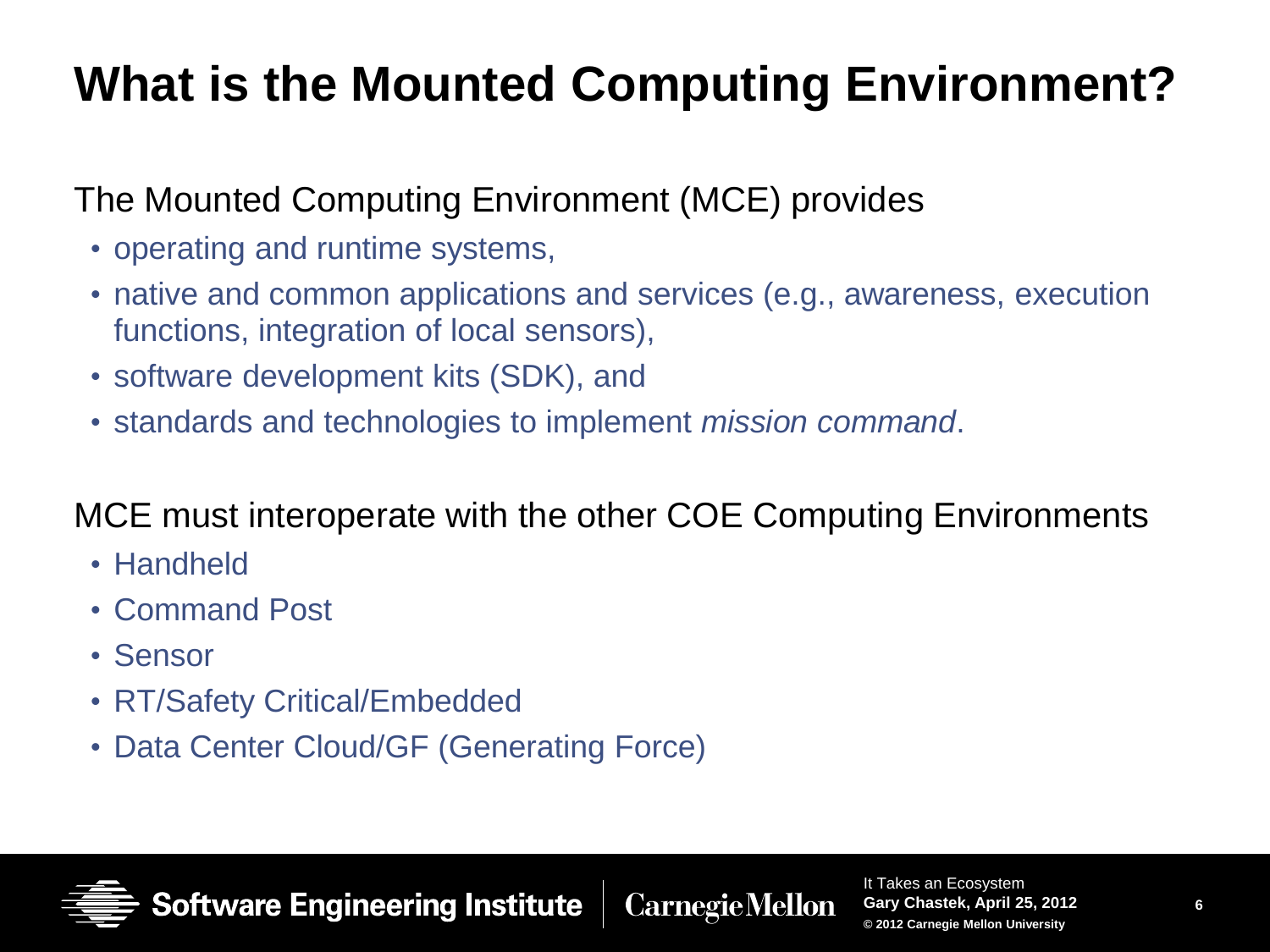# **What is an Ecosystem? - 1**

Every software development organization is involved in relationships with *suppliers, buyers, collaborators*, and *competitors* whose actions impact the operation of the organization.

These intertwining relationships form a *network* that includes *symbiotic and predatory relationships*.

These interacting entities form an ecosystem similar in many ways to a natural ecosystem.

Organizational management practices such as developing a *business case*, *risk management planning*, *market analysis*, and *technology forecasting* use information about the ecosystem to guide the strategic decisions of the organization.



ftware Engineering Institute **CarnegieMellon**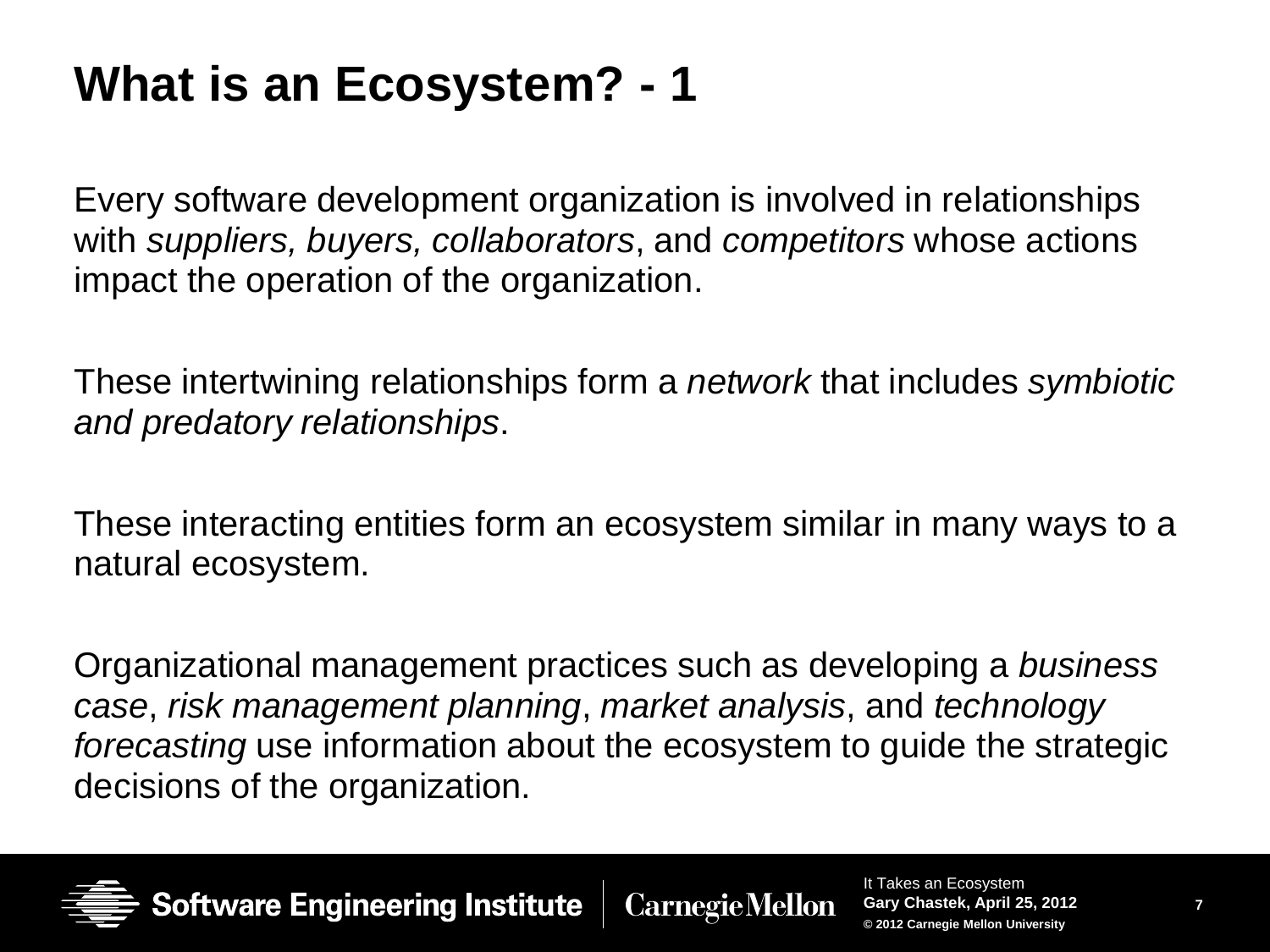### **What is an Ecosystem? - 2**

While there is no one globally accepted definition, with few exceptions, the common theme is the *blurring of boundaries of systems and organizations* that serve to *enable interconnected communication and execution of critical capabilities*.

An ecosystem is "A set of businesses functioning as a unit and interacting with a shared market for software and services, together with relationships among them. These relationships are frequently underpinned by a common technological platform and operate through the exchange of information, resources, and artifacts."

From David G. Messerschmitt and Clemens Szyperski (2003). Software Ecosystem: Understanding an Indispensable Technology and Industry. Cambridge, MA, USA: MIT Press.



**ftware Engineering Institute CarnegieMellon**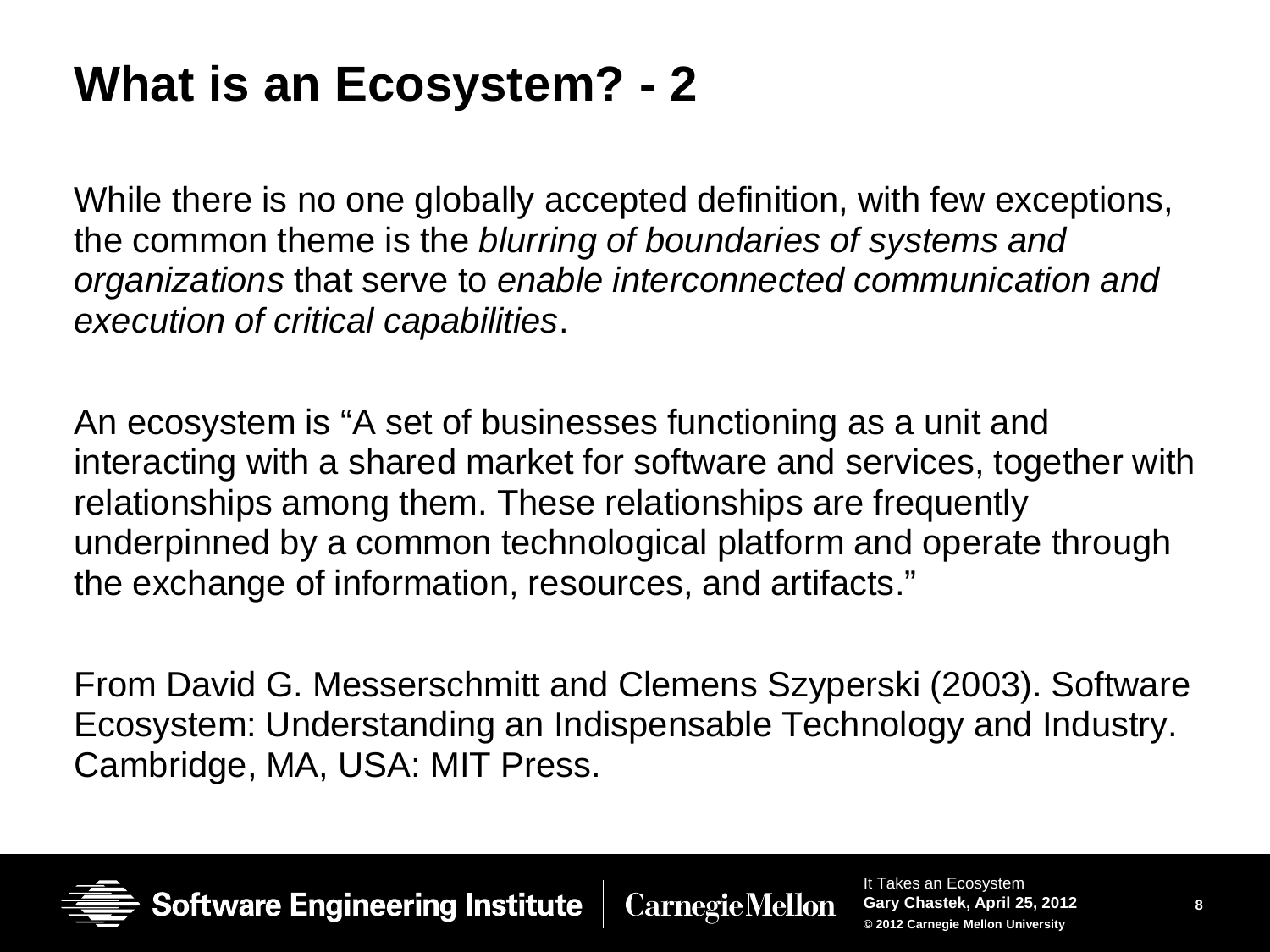#### **Example: The Global Information Grid (GIG)**



**Software Engineering Institute** 

**CarnegieMellon**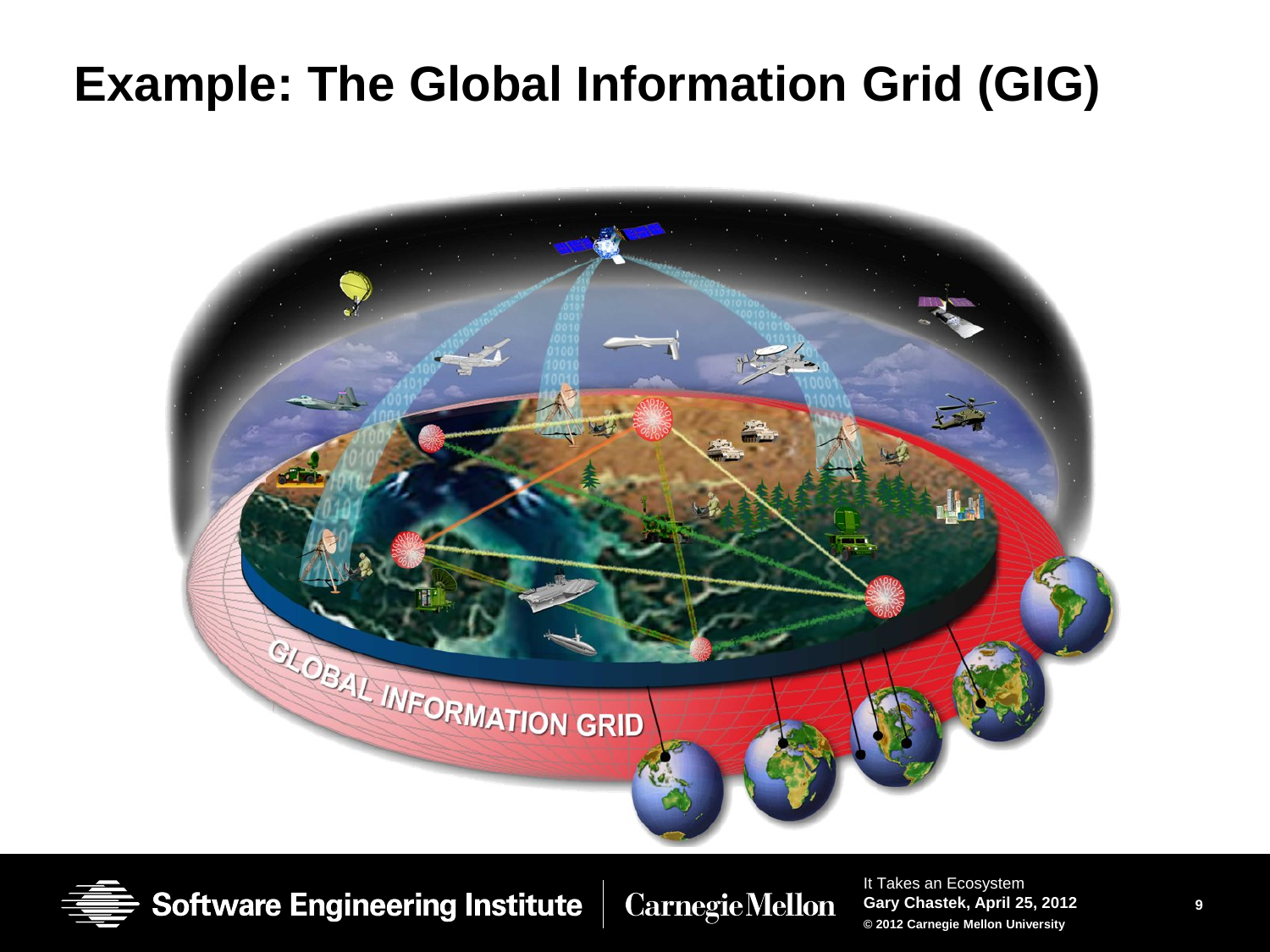# **GIG Complexity**

Think about the number of entities in the GIG: satellites, ships, planes, ground vehicles, etc.

Think about the number of primary organizations that contribute to the creation of each of these already complex entities.

Think about the relationships that each of those primary organizations have with other secondary organizations.

Think about predicting the ripple effect of a decision such as choosing to adopt a specific open source product.



Software Engineering Institute **Carnegie Mellon**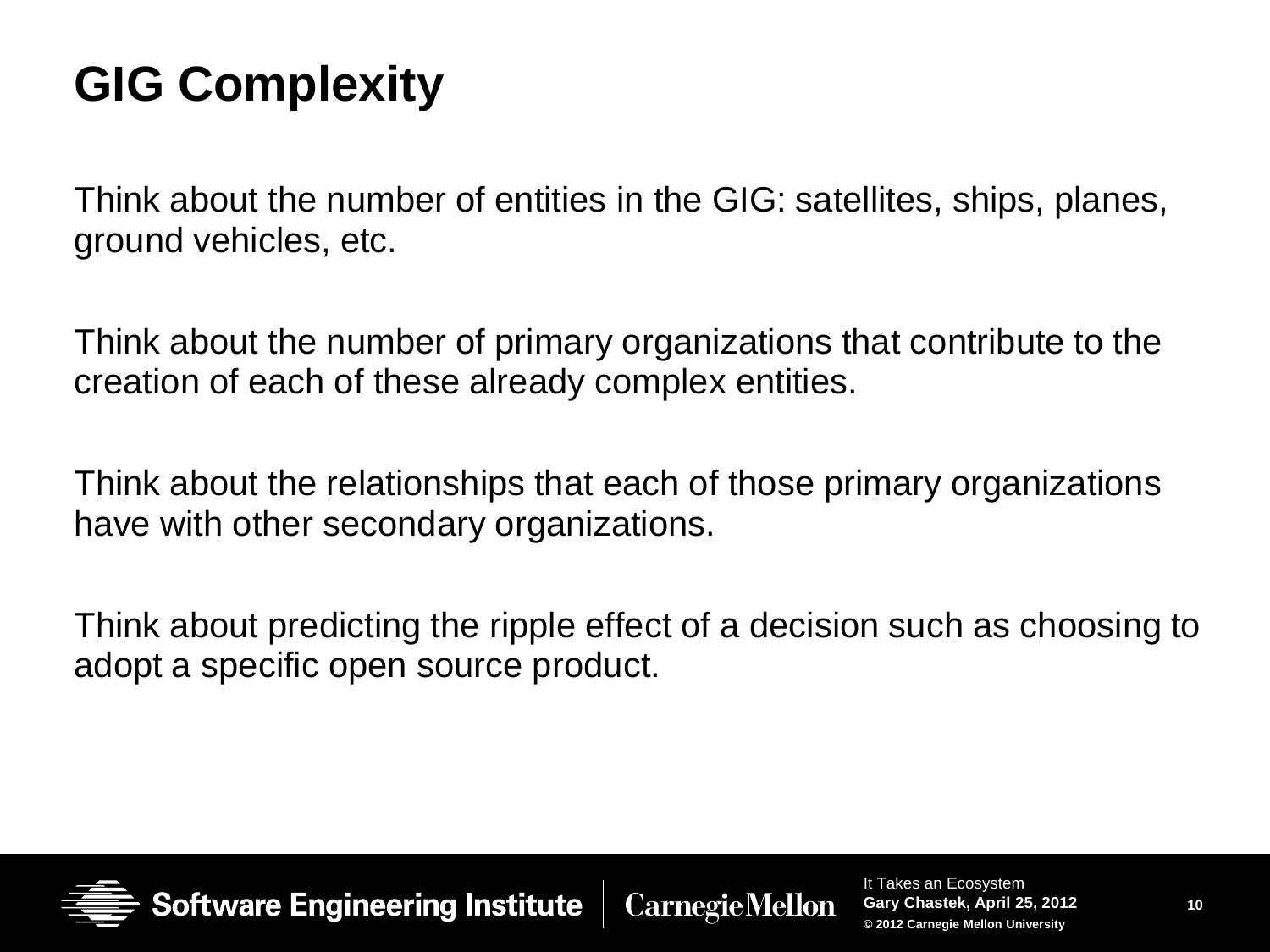# **STREAM Overview**

The **STR**ategic **E**cosystem **A**nalysis **M**ethod (STREAM) provides the framework within which a model of an ecosystem is created and measures such as total cost to supply and robustness are computed.

The techniques employed in STREAM allow the focus of the model to be specialized to the specific goals and issues of the software organization that deploys the method.

- For example, if having a *shorter time to market* is a goal of the organization, then the model would need to include data from the ecosystem elements about their *order-to-delivery times*.
- Similarly one can include cost data from the ecosystem elements if reduced total delivery cost is a goal.

STREAM reduces the complexity of an ecosystem to manageable levels by separation of concerns.

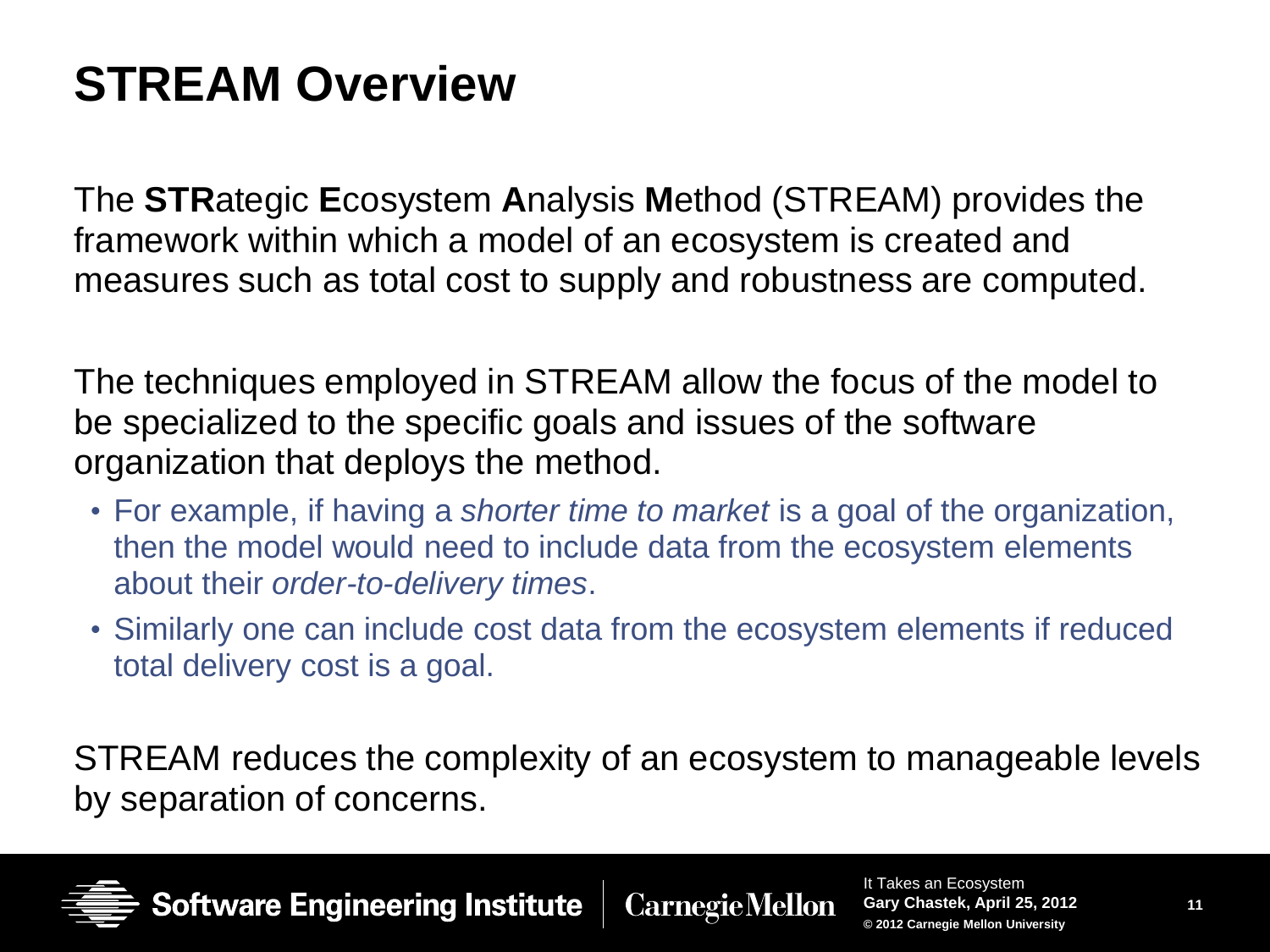# **The STREAM Four Phases**

Exploration – The modeling effort begins with an exploration of how the information in the ecosystem should be classified, represented, and analyzed. The team may construct prototype descriptions and evaluate how well the descriptions communicate to stakeholders.

Construction – The ecosystem model is being created. Data is collected, filtered, and represented.

Exploitation – The ecosystem model is being used as a decision-making aid. Decision makers use the relationships defined in the model to trace impacts and to predict the reactions to specific decisions.

Evolution – The ecosystem model is maturing with new information being added and existing information being modified or deleted to correct areas of inaccuracies.



Software Engineering Institute **CarnegieMellon**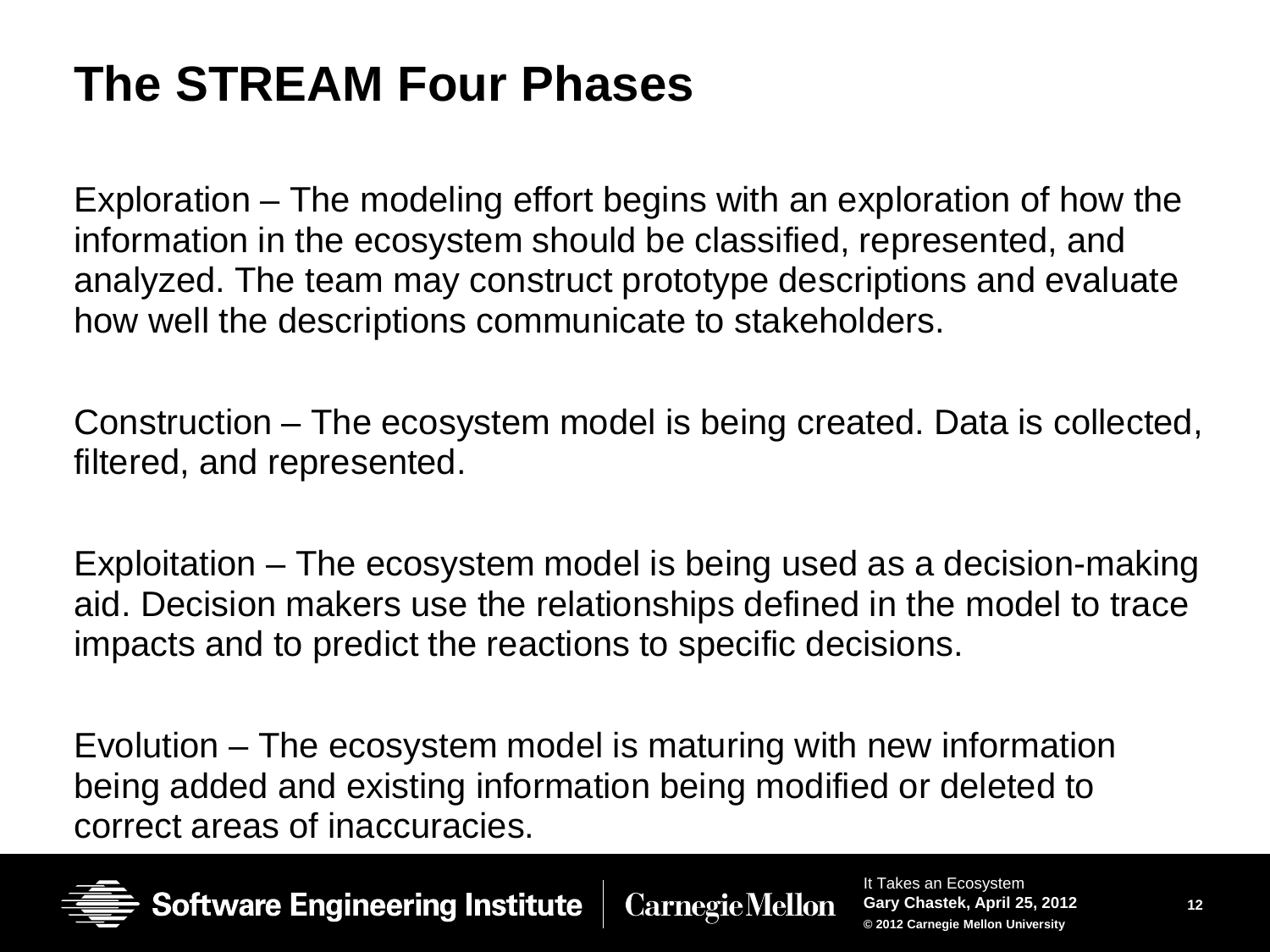### **STREAM Viewpoints**

STREAM uses the architecture construct of a viewpoint to separate concerns and reduce the complexity of the ecosystem model.

The Business Viewpoint captures the ecosystem elements that are organizations.

The Software Viewpoint captures all of the software elements that belong to the ecosystem.

The Innovation Viewpoint captures the novelty in the ecosystem.



**Software Engineering Institute Carnegie Mellon**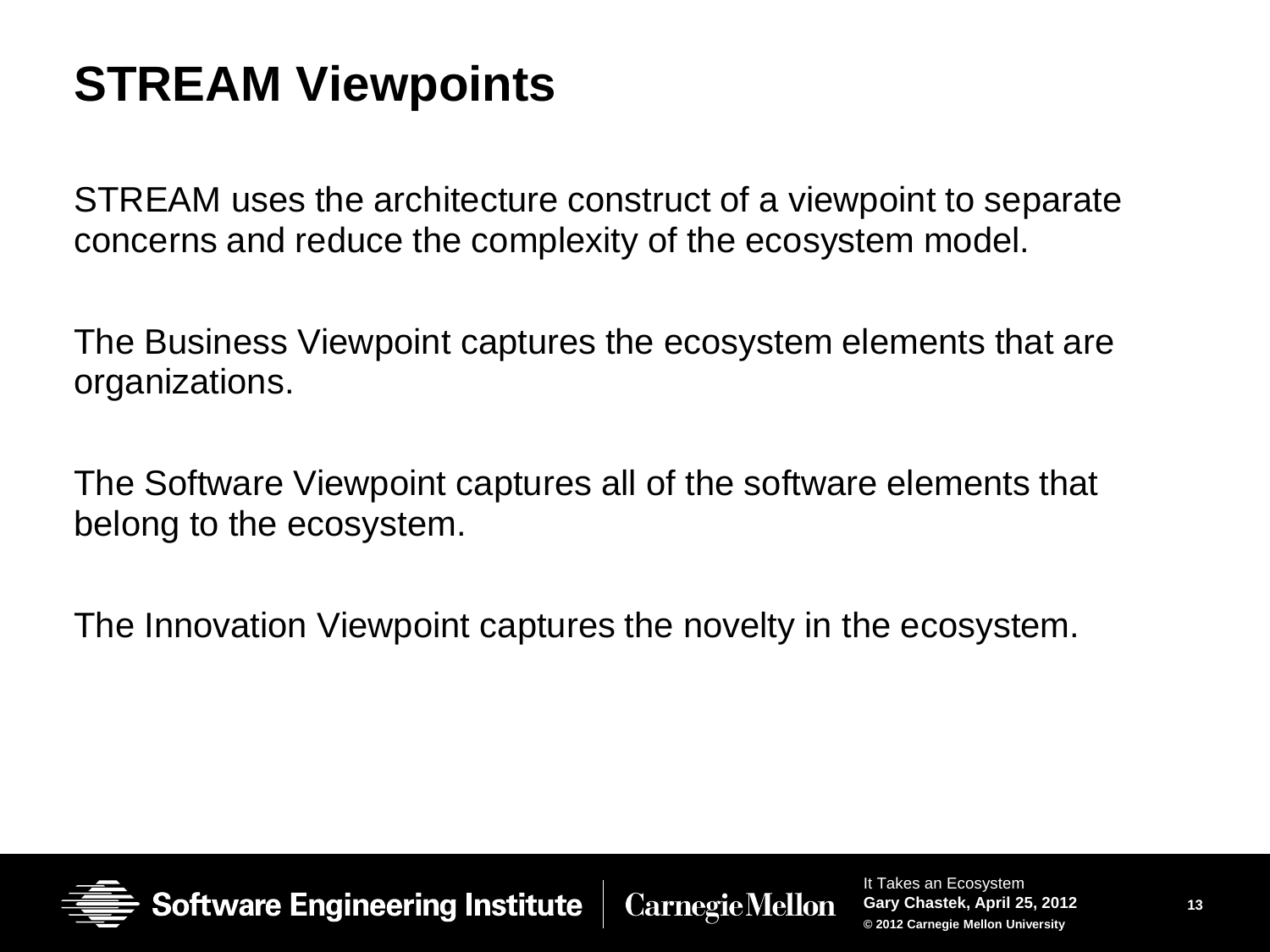# **STREAM Business Viewpoint**

The business viewpoint supports strategic decisions about feature selection, release schedules, and organizational activities such as partner recruitment and alliance formation.

• The ecosystem analysis may identify opportunities for joint marketing strategies, coordinated releases, and other collaborations.

The business viewpoint captures the ecosystem elements that are *organizations*.

- There are several relationships among organizations that are of potential interest, for example, one organization *supplies* another, one is a *competitor* of another, and many others.
- STREAM uses a modified version of a recognized business strategy tool, Porter's Five Forces for Business Strategy Development, to help identify the organizations of interest.

Software Engineering Institute **Carnegie Mellon**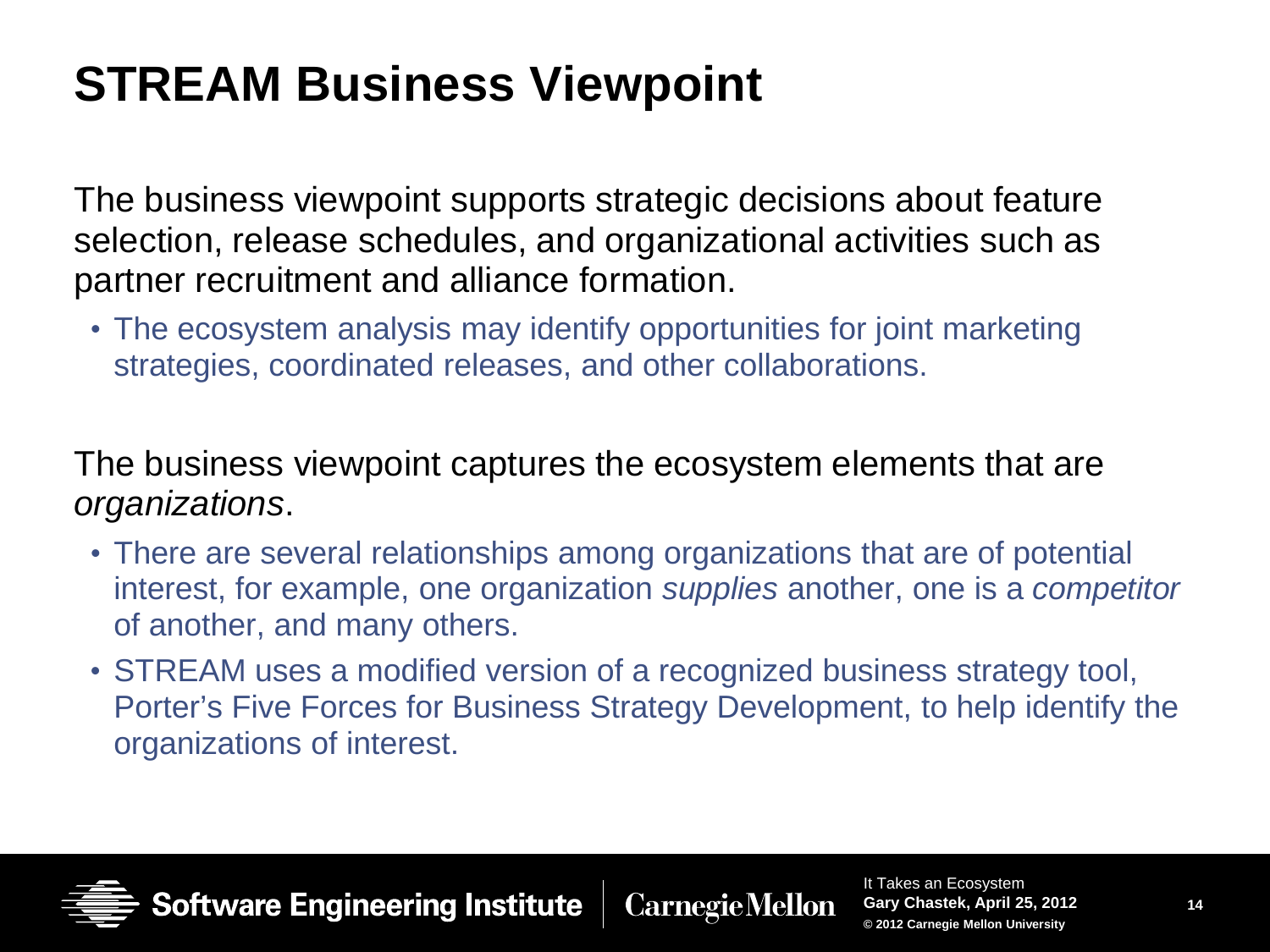## **STREAM Software Viewpoint**

The software viewpoint helps make strategic decisions about such issues as what should be included in the SDK.

- Which software elements are of such common interest that they should be bundled together?
- What tools are needed to support the use of these software elements?

The software viewpoint captures all of the *software elements* that belong to the ecosystem.

- The software usually can be clustered into *domains* such as program development tools and applications in a specific domain.
- The domain applications are often related to one another via a "uses" relationship.



**Software Engineering Institute Carnegie Mellon**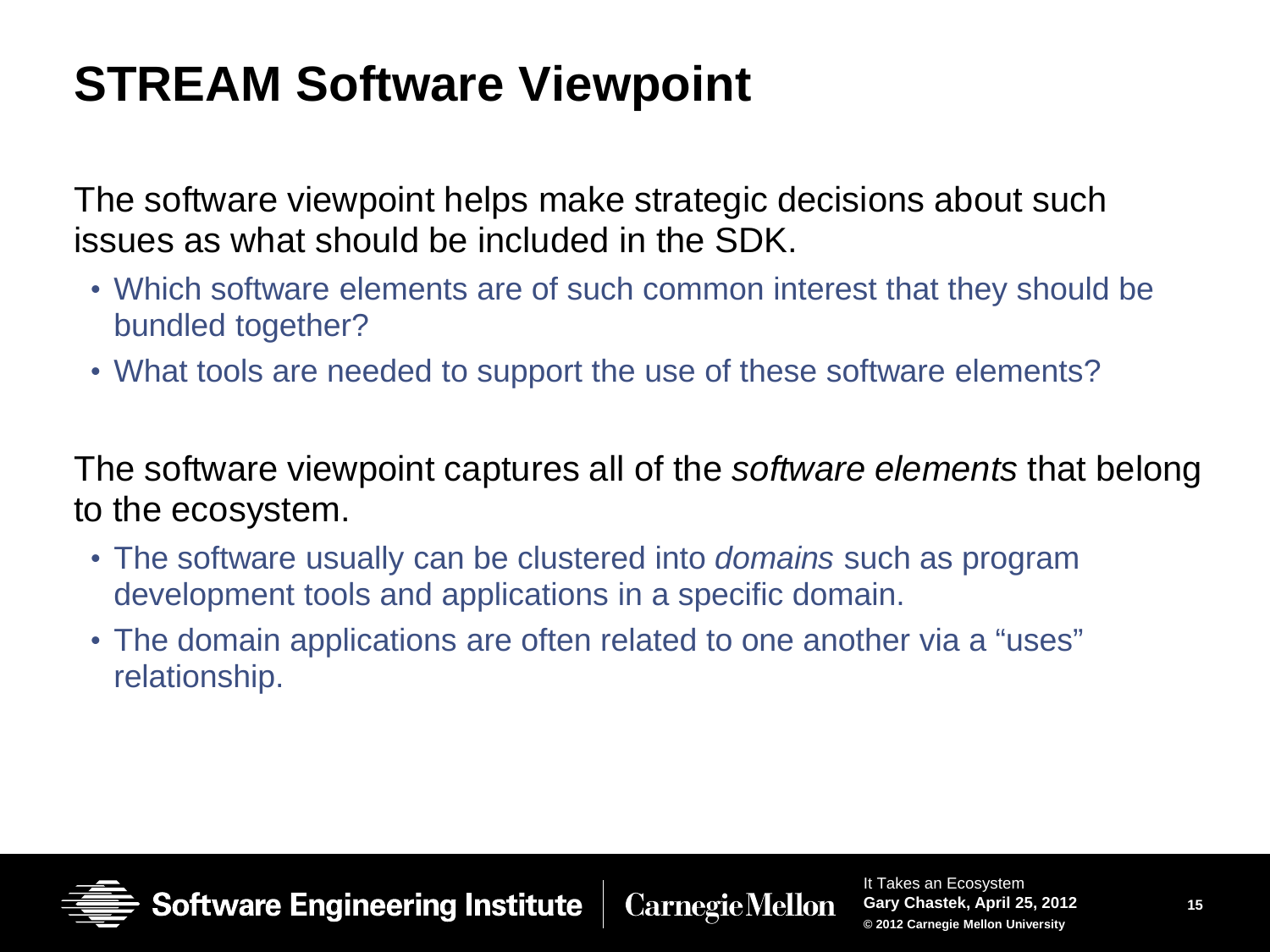# **STREAM Innovation Viewpoint**

The innovation viewpoint captures classes of innovation, including

Product – Product innovations usually result in *new features*. These new features are reflected in the software viewpoint and are often linked to new markets in the business viewpoint.

Process – Process innovations result in new or modified techniques that enhance the *quality of the products* or that *deliver* those same products *in less time or at less cost*. New techniques may produce work products that reflect changes in scope or emphasis of the processes that create them.

Customer Experience – Innovations in the customer experience include providing unique features such as adding a live chat feature to the ecommerce web site product.



Software Engineering Institute **Carnegie Mellon**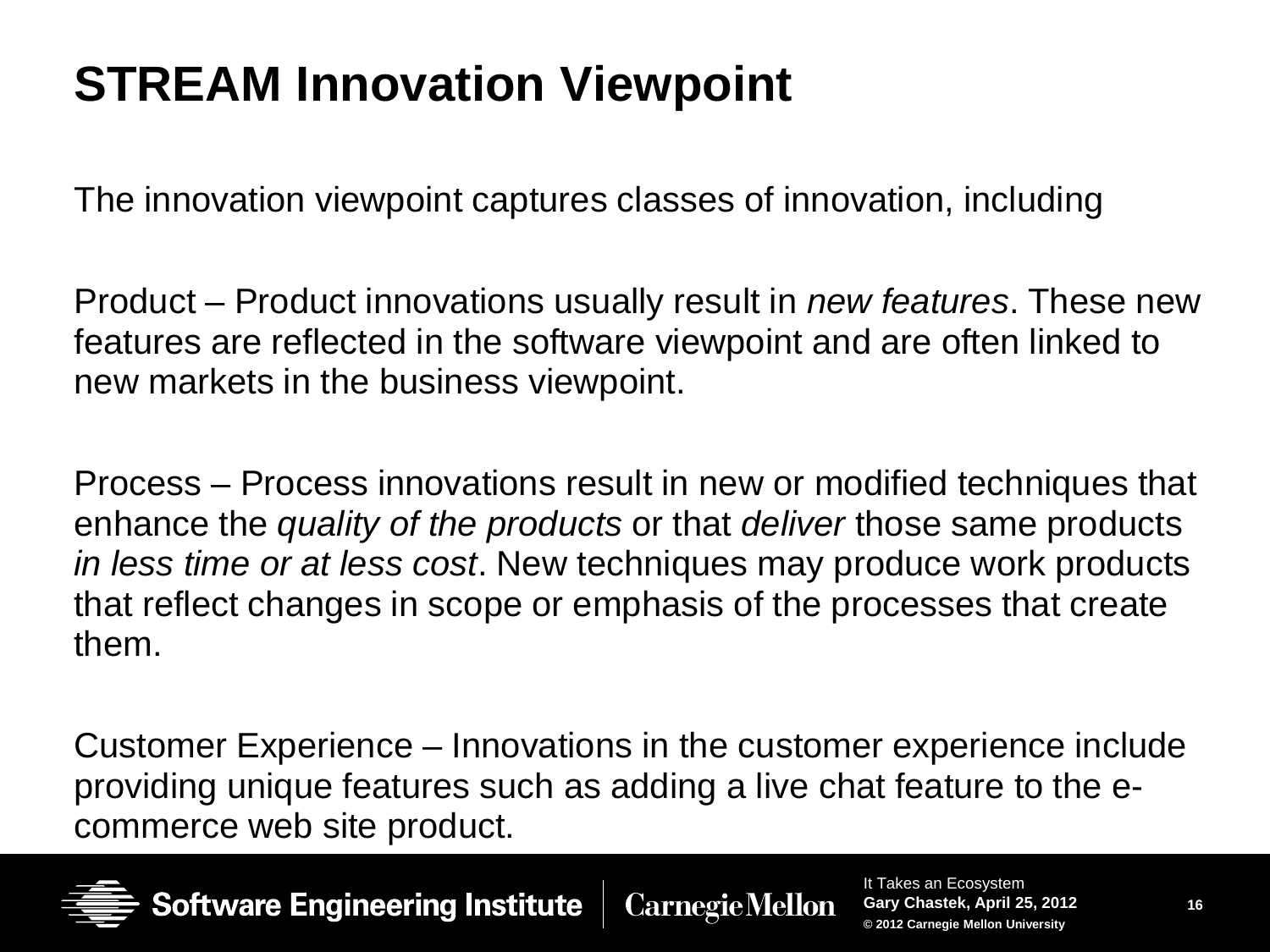# **STREAM Analysis**

Purpose of the analysis is to identify risks and make recommendations for improvements.

Risks to the hub organization are identified during the data collection and data modeling phases.

- Sensitivity points in the ecosystem can be computed.
- A scan of the supply chains may identify organizations with a poor record of timely deliveries.

The ecosystem model contains the data necessary to support a range of recommendations about the organizational management of the hub organization and its role in the ecosystem.

The recommendations come from the analysis of scenarios in the context of the ecosystem model.

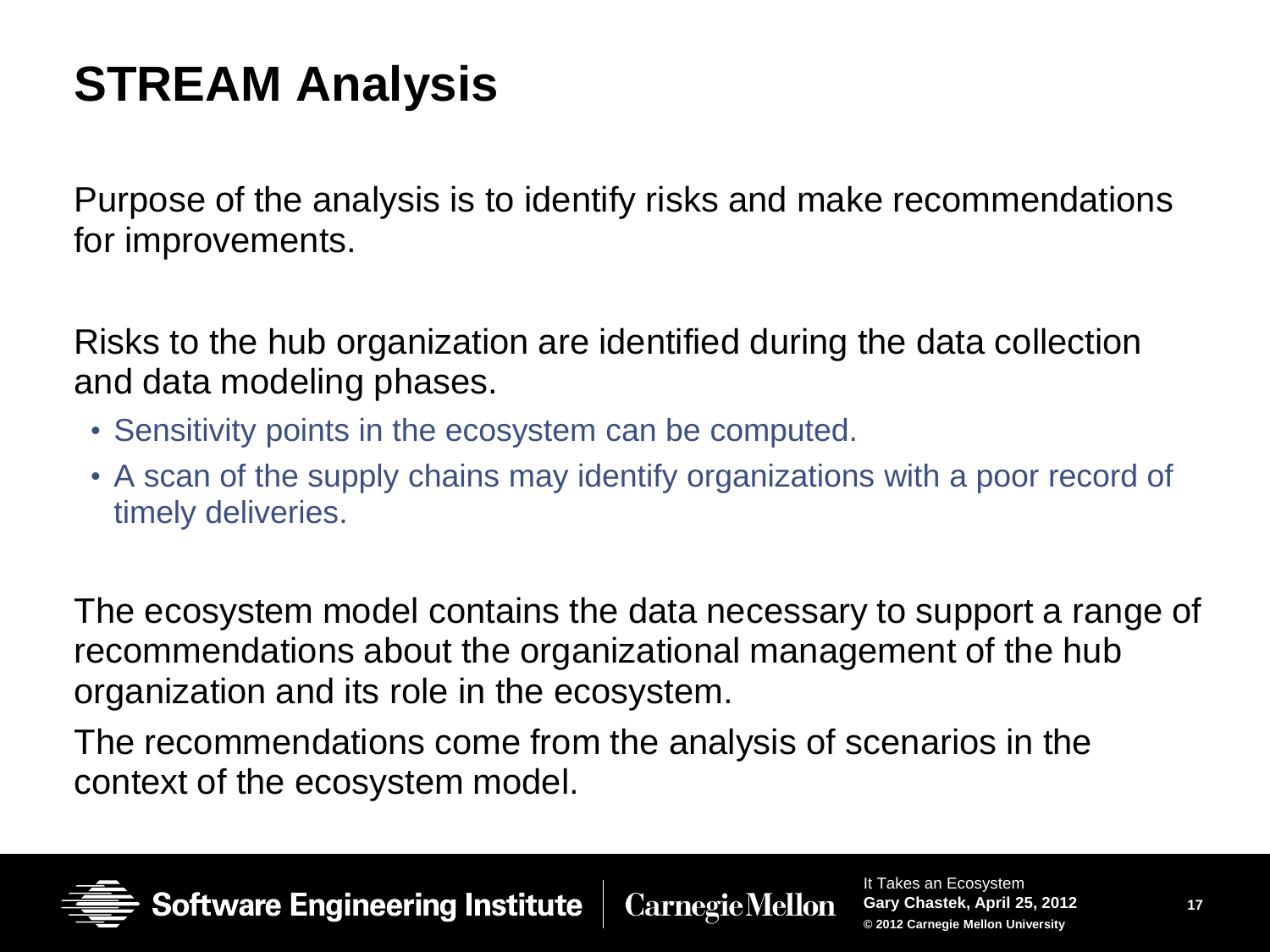# **STREAM Analysis: Techniques Used - 1**

The information in the ecosystem model is used to understand how including a specific product in a complex system might ripple down the supply chain, requiring many additional acquisitions.

The CONOPS describes the operation of the software organization.

- The ecosystem model provides threads based on the roles of the members of the ecosystem.
- Each thread is an action that should be governed by the rules defined in the CONOPS.



Software Engineering Institute **Carnegie Mellon**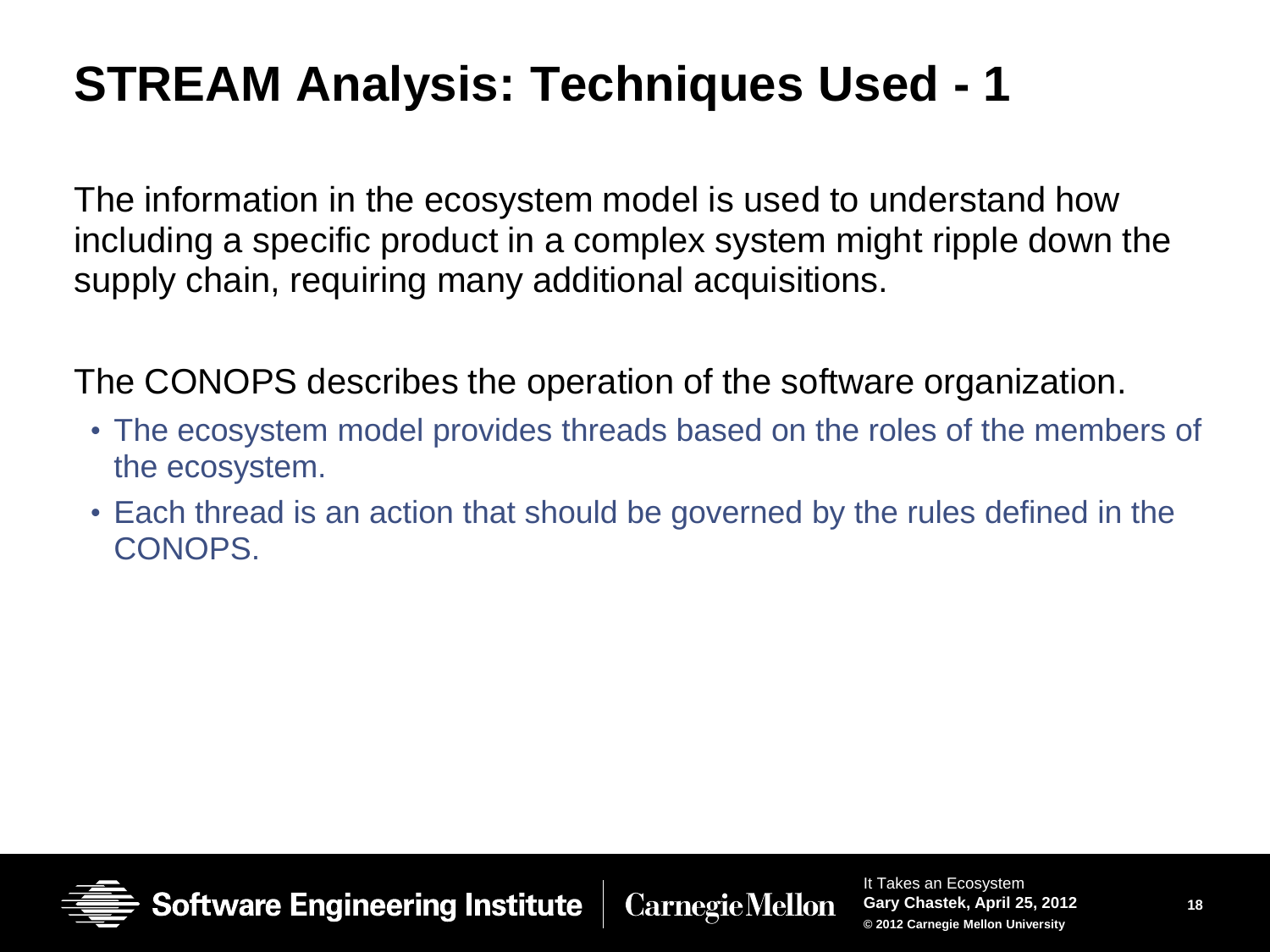# **STREAM Analysis: Techniques Used - 2**

The business case is an economic analysis showing that the software development will be profitable.

• The ecosystem model provides an inventory of the users of the products as part of market forecasting.

The software architecture shows the structures and relationships among software elements.

- The ecosystem model can identify suppliers of industry standard, de facto standard, and otherwise useful software modules.
- These modules affect the structure of the software architecture.



**Software Engineering Institute Carnegie Mellon**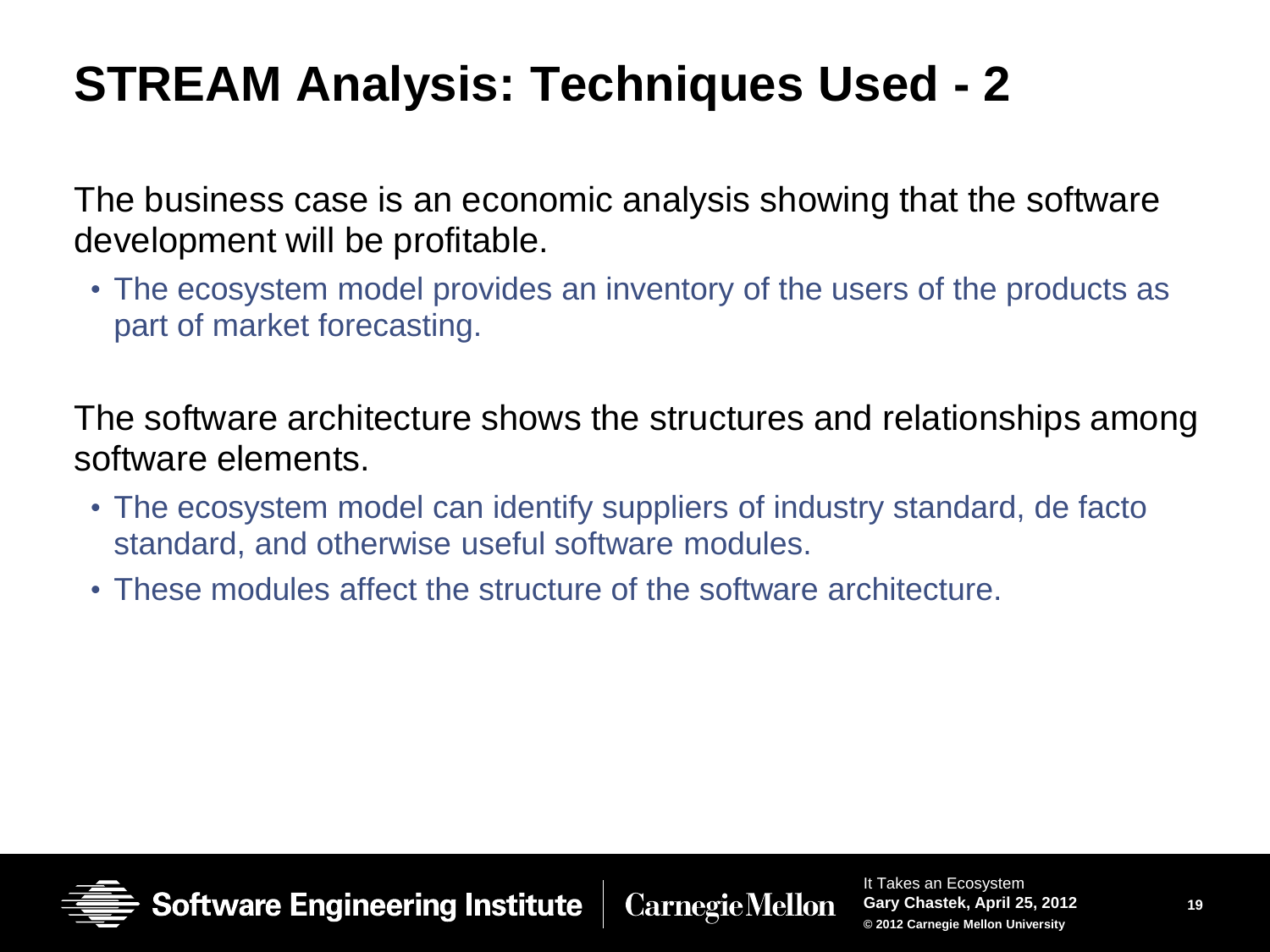### **MCE Case Study - 1**

The primary question explored is whether the proposed form and content of the ecosystem model, and in particular the use of the three viewpoints, provides useful and sufficient information to strategic decision makers.

MCE is currently in the early phases of its work. The current products that MCE will be based on are

- long lived about 3 to 5 years from inception to deployment on average and many years of service in the field
- installed on multiple different OS/hardware platforms with a large number of fielded installations
- coexist on the hardware target with software from other sources.

Software Engineering Institute **Carnegie Mellon**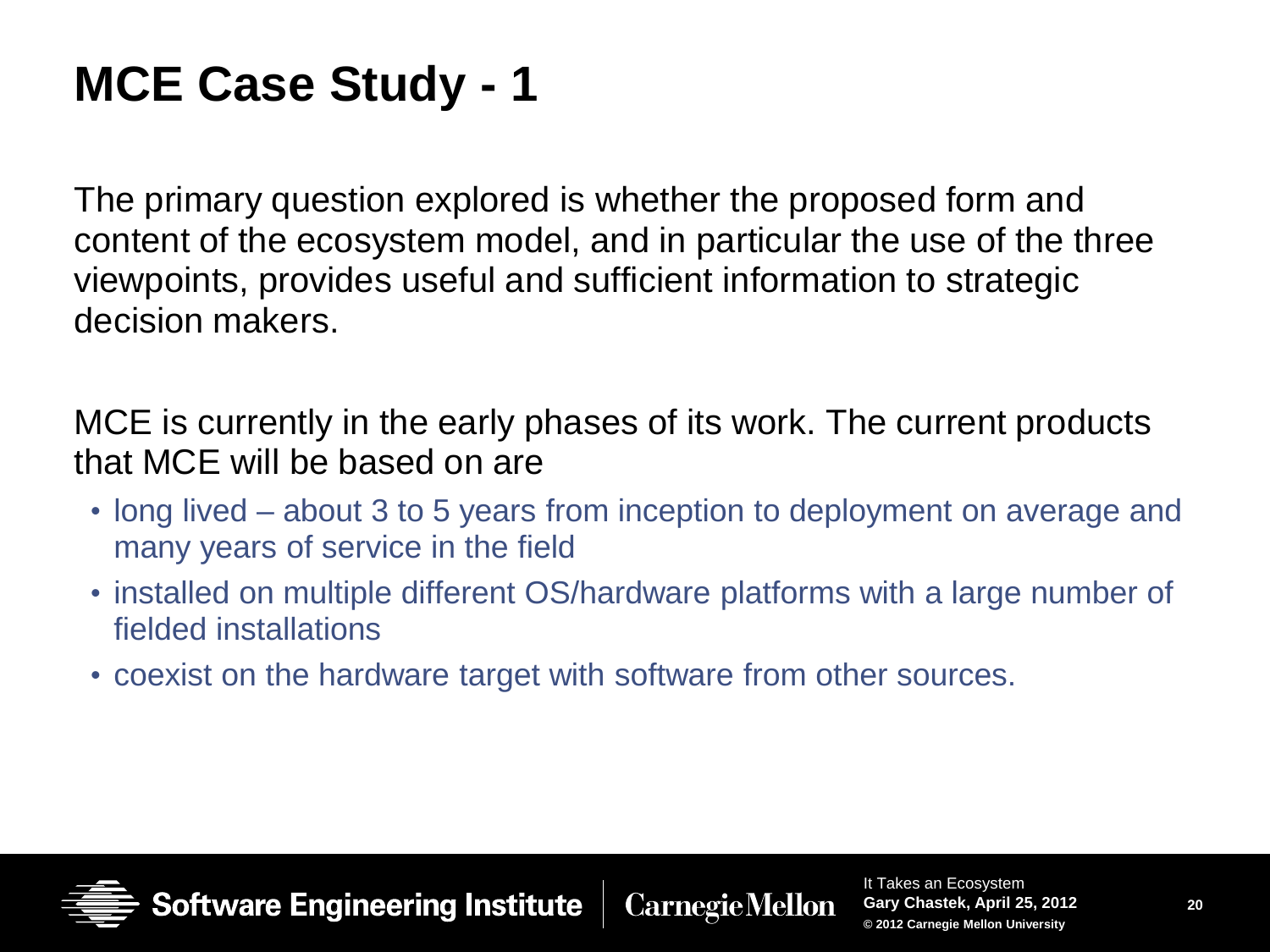# **MCE Case Study - 2**

The authors were embedded in the MCE as members of teams for several different activities including

- ecosystem modeling
- software architecture definition
- CONOPS analysis
- scope definition

The development of the format for the ecosystem model was carried out with input from personnel on several projects across several organizations.

An outline document describing the model including the three viewpoints, risks, and recommendation sections was sent out for comments on multiple occasions.



**Software Engineering Institute Carnegie Mellon**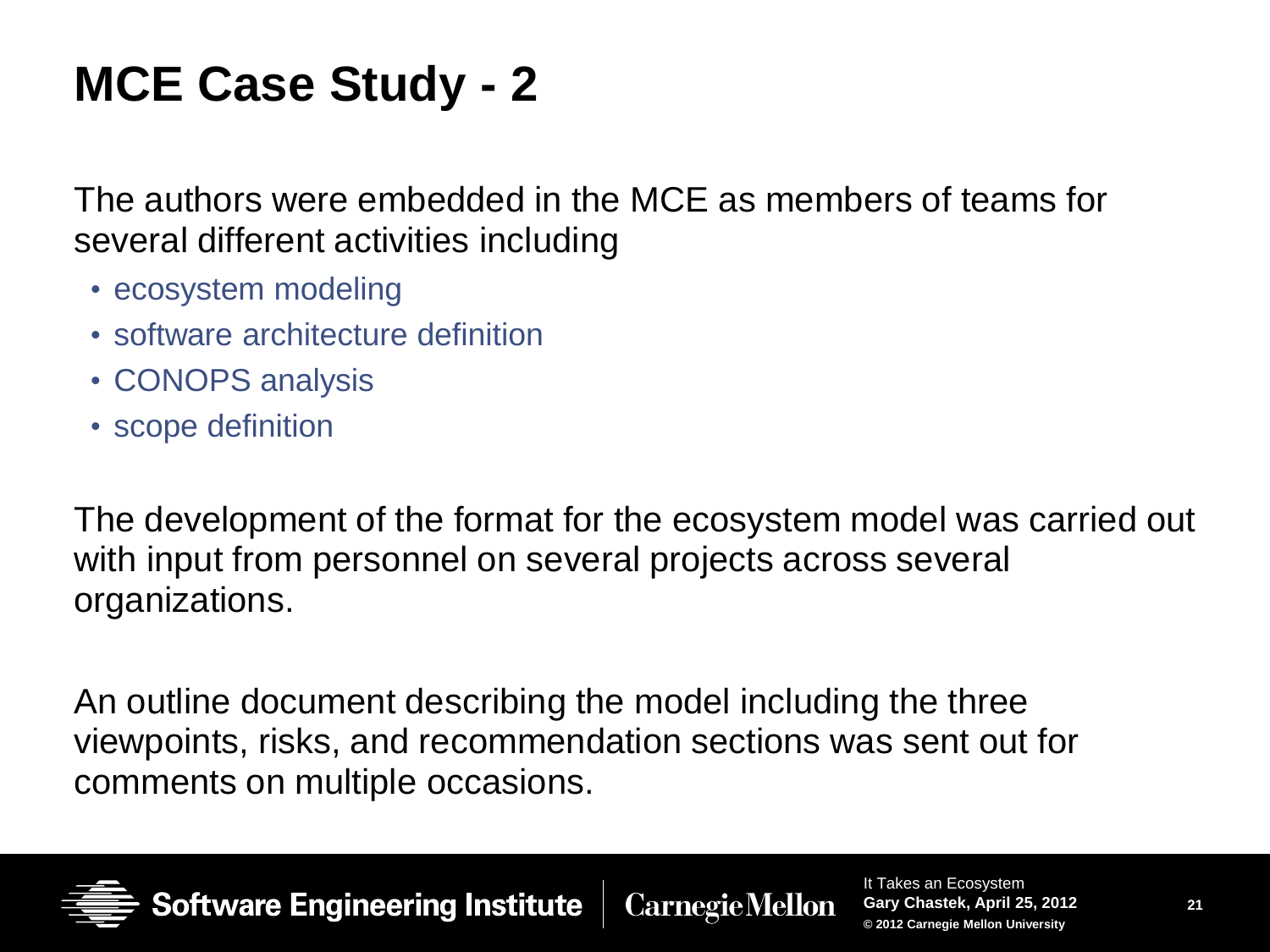#### **MCE Case Study - 3**

Feedback from managers and engineers helped shape the model and clarify the documentation needs.

The initial version of the document was a combination of model and tutorial.

Subsequent versions presented more data and less tutorial material.

The detailed data migrated to appendices, leaving summaries in the main model.



**Software Engineering Institute CarnegieMellon**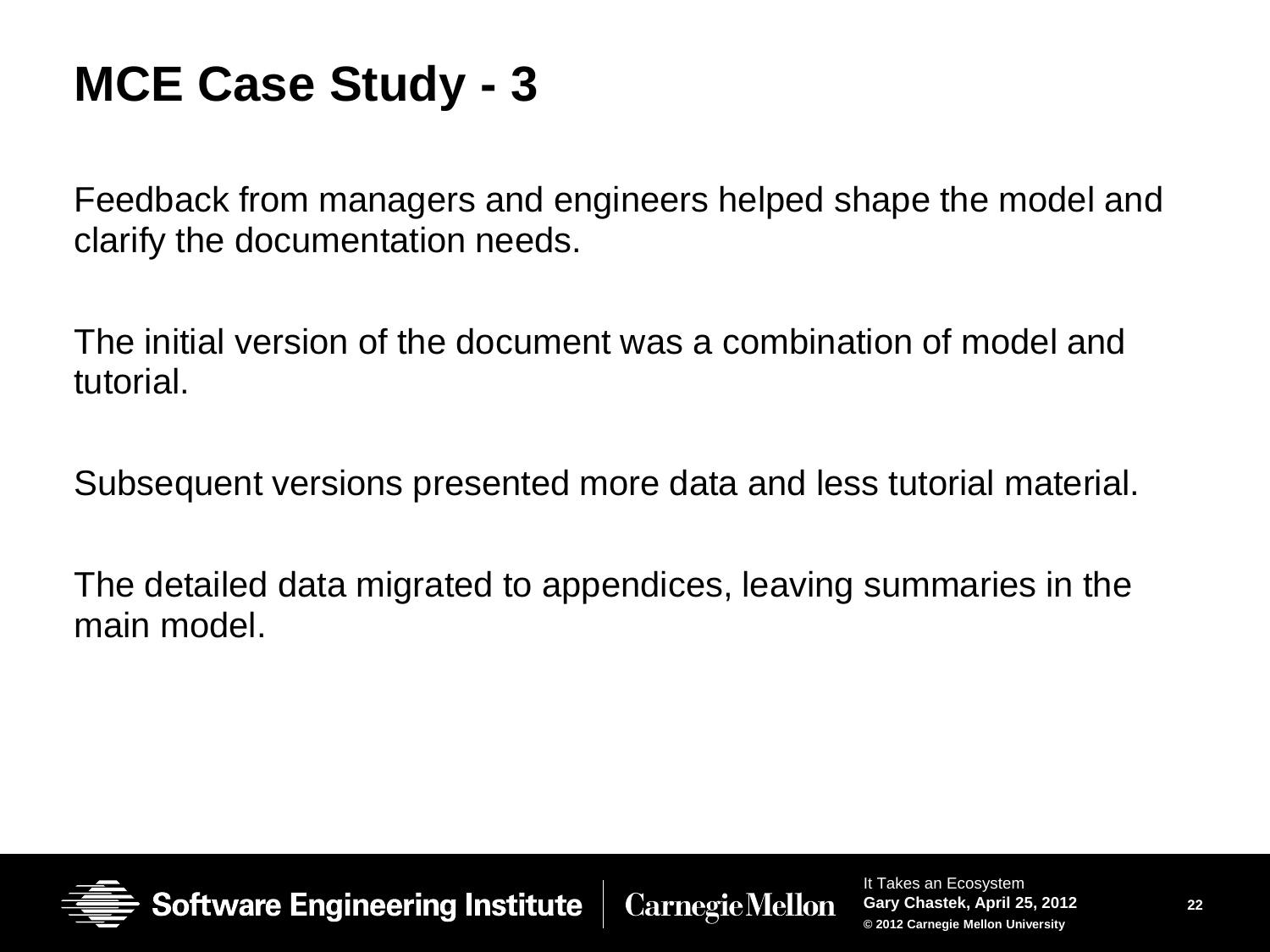### **MCE Recommendations - 1**

The initial ecosystem modeling effort with MCE yielded a number of initial recommendations.

1. Establish a Community of Interest (COI) within the MCE Ecosystem that will promote open, continuous communication among members.

2. Grow the ecosystem by having attractive supplier incentives and by supplying the capabilities that users want faster and cheaper than previously possible.

3. Lower barriers to productivity between ecosystem members, particularly within clusters, by establishing collaborative relationships with users and suppliers.

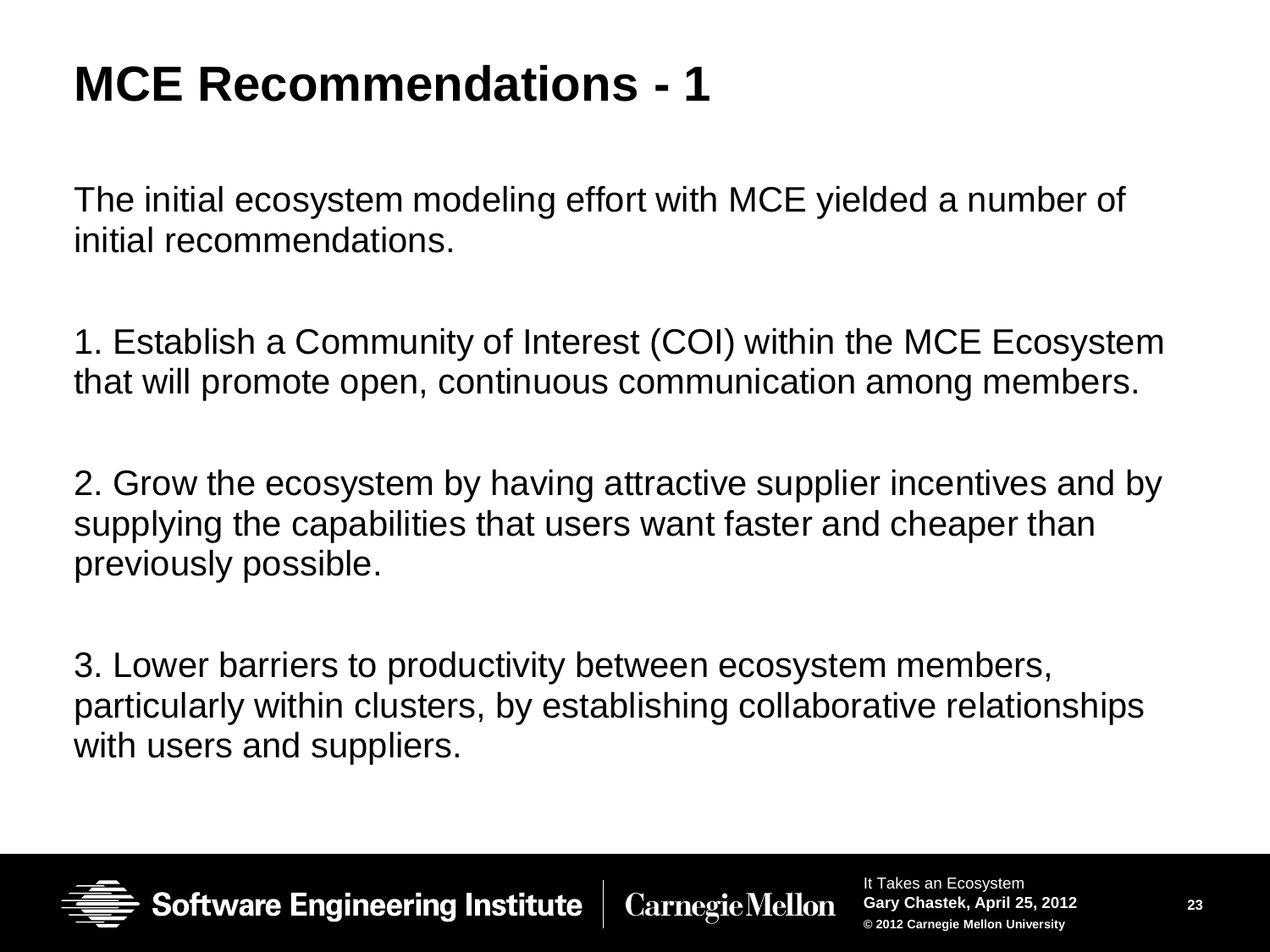#### **MCE Recommendations - 2**

4. Accommodate the diversity of the ecosystem members by looking for clusters of ecosystem members with similar needs and providing specialized asset bases for each.

5. Achieve agility by having governance structures that react quickly and by orchestrating processes, such as change management and unit testing, through automation.

6. Include an ecosystem impact analysis as a consideration in strategic decision making by identifying the ecosystem members likely to be affected and trading off the positive and negative impacts.



**oftware Engineering Institute CarnegieMellon**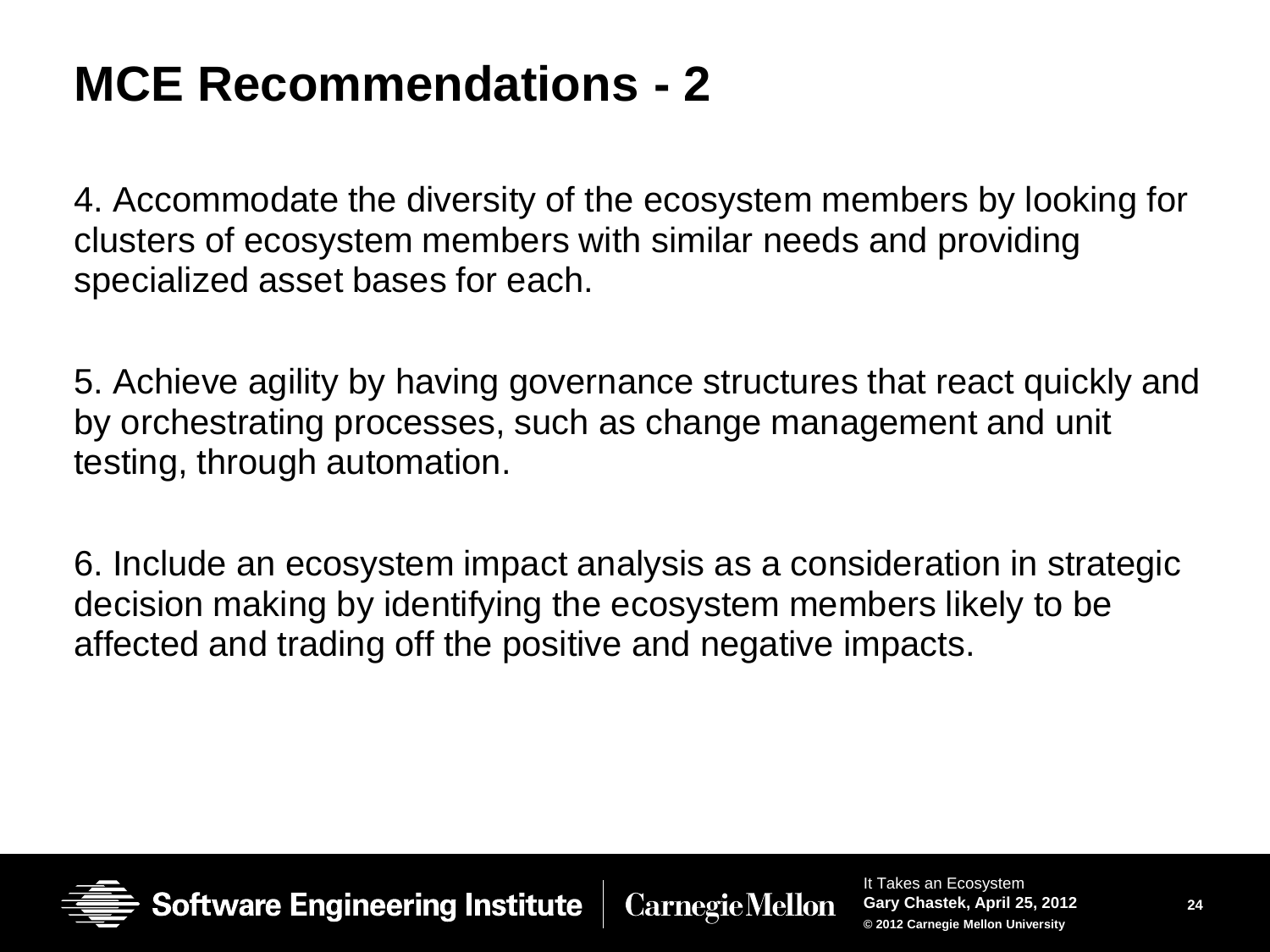#### **Questions?**

**Software Engineering Institute Carnegie Mellon**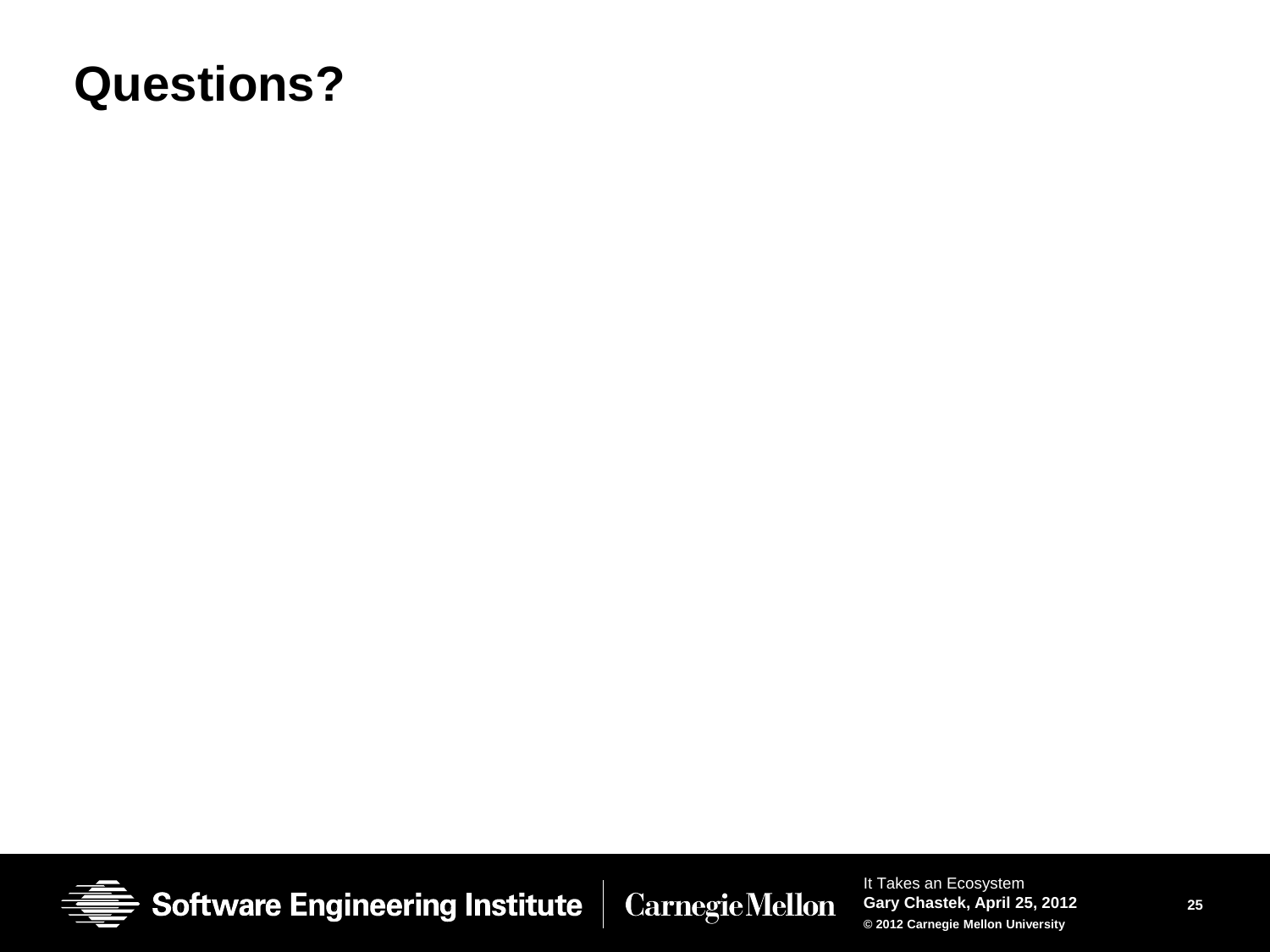#### **References - 1**

[1] Bosch, J. "Software Product Lines to Software Ecosystems, " 111- 119. *Proceedings of the 13th International Software Product Line Conference*. San Francisco, CA, Aug. 2009. ACM Press, 2009.

[2] John D. McGregor. "A Method for Analyzing Software Product Line Ecosystems," 73-80. *Proceedings of the Fourth European Conference on Software Architecture: Companion Volume.* Copenhagen, Denmark, Aug. 2010. AMC Press, 2010.

[3] Philippe Kruchten. *The Rational Unified Process: An Introduction*, 2nd ed. Addison-Wesley, 2000.

[4] Basili, Victor R., Caldiera, Gianluigi, & Rombach, H. Dieter. "The Goal Question Metric Approach." *Encyclopedia of Software Engineering*, Wiley, 1994.

[5] Gephi, Gephi.org (accessed 2/11/2012).

[6] Adner, Ron. "Match Your Innovation Strategy to Your Innovation Ecosystem." *Harvard Business Review* (April 2006).

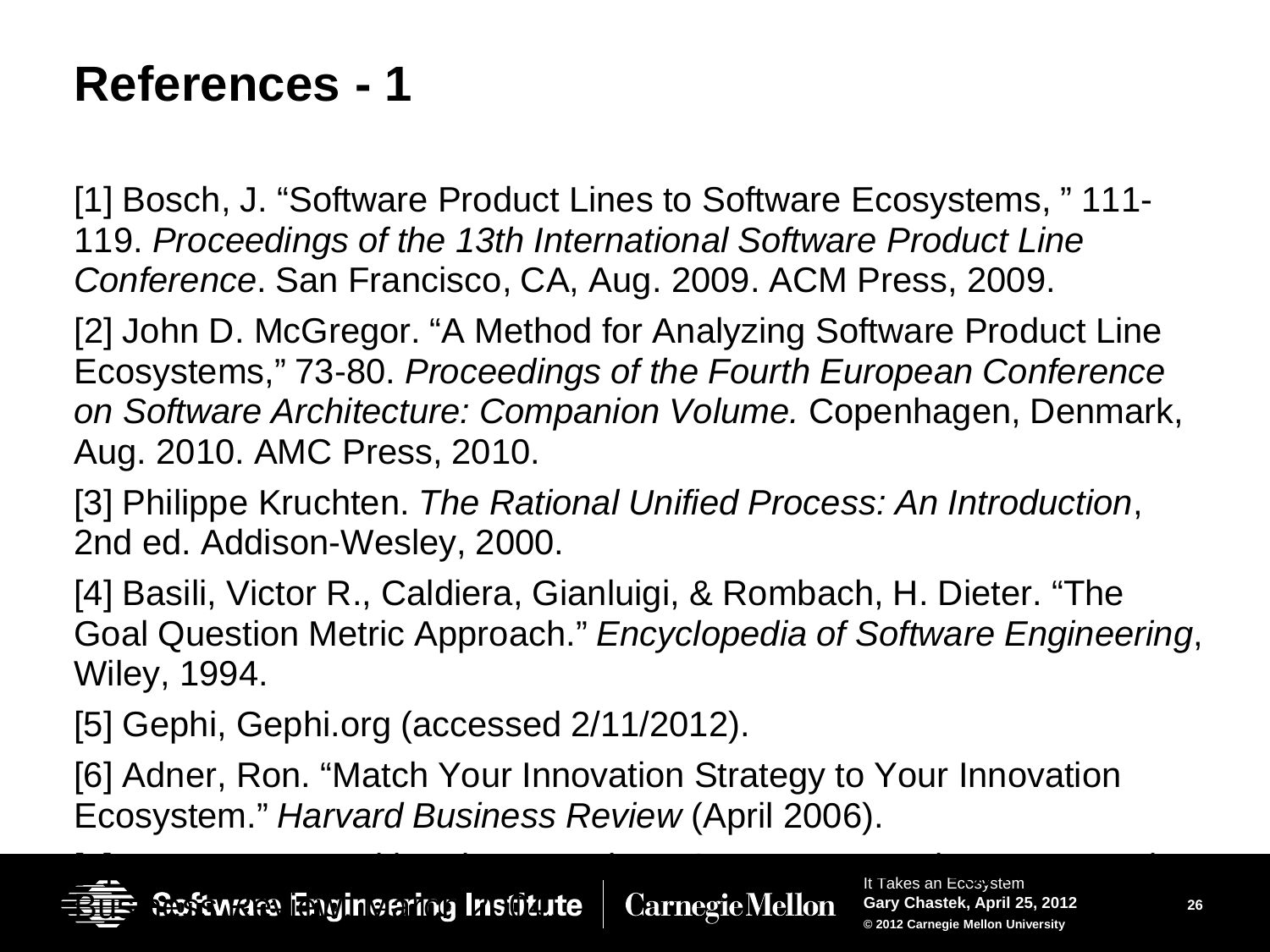#### **References - 2**

[7] Lansiti, Marco & Levien, Roy. "Strategy as Ecology." *Harvard Business Review* (March 2004).

[8] Viljainen, Martti & Kauppinen, Marjo. "Software Ecosystems: A Set of Management Practices for Platform Integrators in the Telecom Industry." *Lecture Notes in Business Information Processing 80* (2011): 32-43.

[9] Baldwin, Carliss Y. "Where Do Transactions Come From? Modularity, Transactions, and the Boundaries of Firms." *Industrial and Corporate Change 17*, 1 (February 2008): 155-195.

[10] Porter, Michael E. "How Competitive Forces Shape Strategy." *Harvard Business Review* (March 1979).

[11] *ASA(ALT) Common Operating Environment Implementation Plan Core* (v3.0 Draft, Distribution Statement A). MITRE, 2011. <http://usarmy.vo.llnwd.net/e2/c/downloads/232001.pdf>

Software Engineering Institute **Carnegie Mellon**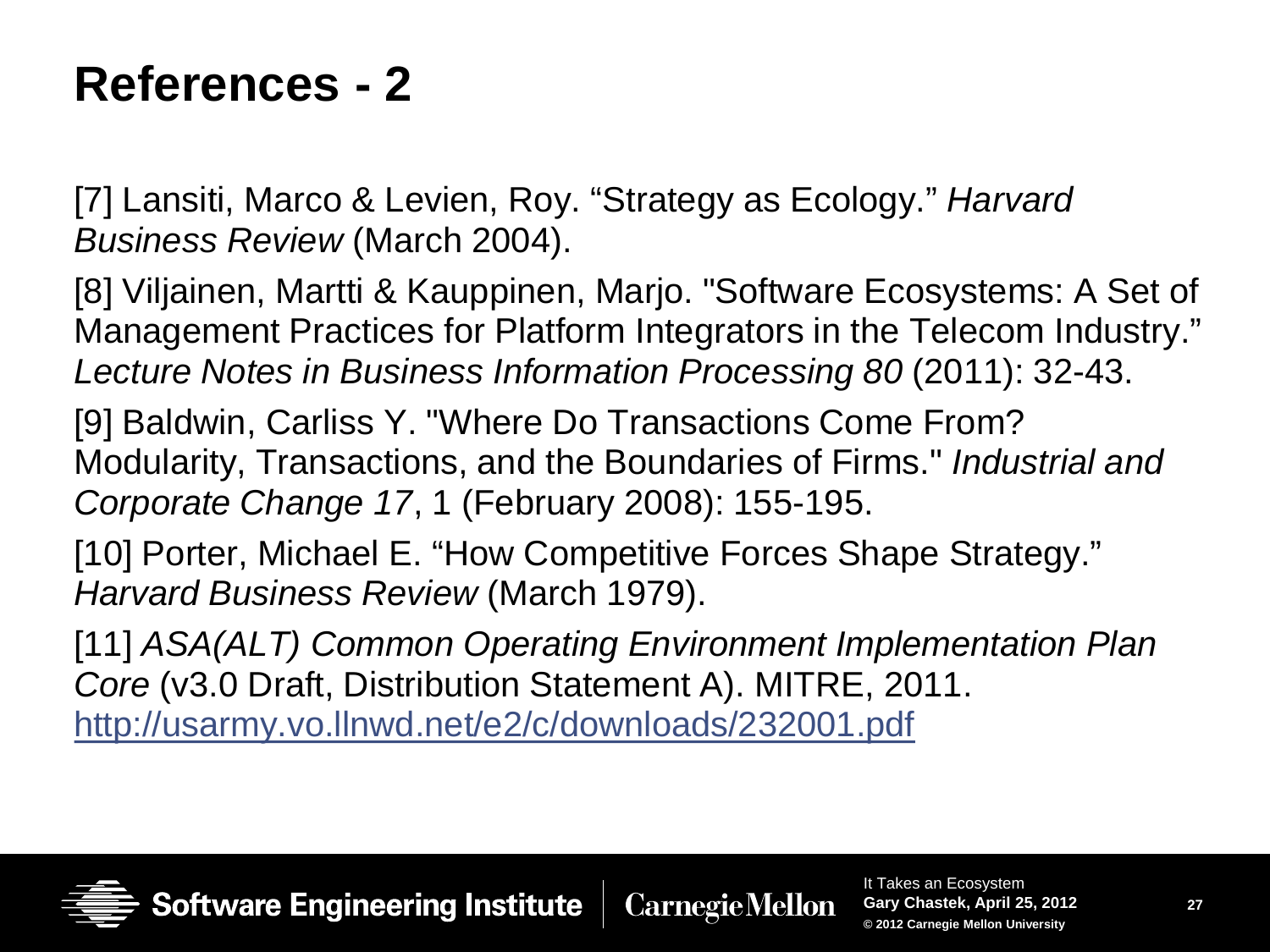#### **Reference - 3**

[12] "Global Information Grid Operational View." Wikipedia, 2008. [http://en.wikipedia.org/wiki/File:Gig\\_ov1.jpg](http://en.wikipedia.org/wiki/File:Gig_ov1.jpg)

[13] Messerschmitt, David G. & Szyperski, Clemens. *Software Ecosystem: Understanding an Indispensable Technology and Industry*. MIT Press, 2003.



**Carnegie Mellon**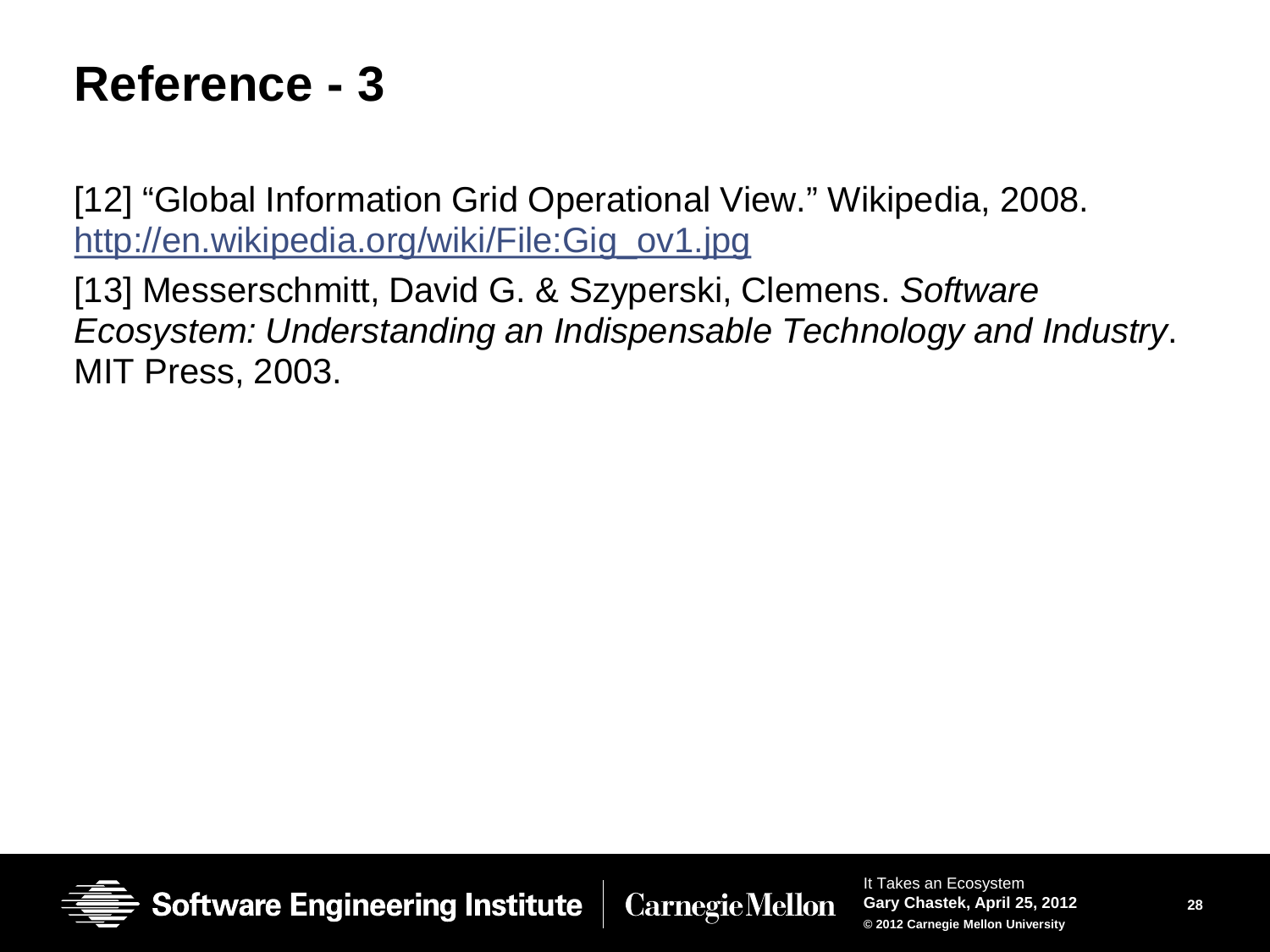#### **Acknowledgments**

We gratefully acknowledge Project Manager Force XXI Battle Command Brigade and Below (PM-FBCB2), which funded the work described in the Case Study under agreement PWS #5-357D.

This presentation is based on the paper "Ecosystem Modeling in a Software Product Line Organization Using STREAM." We wish to thank the PEO C3T Public Release Office for clearing that paper for open publication.



**CarnegieMellon**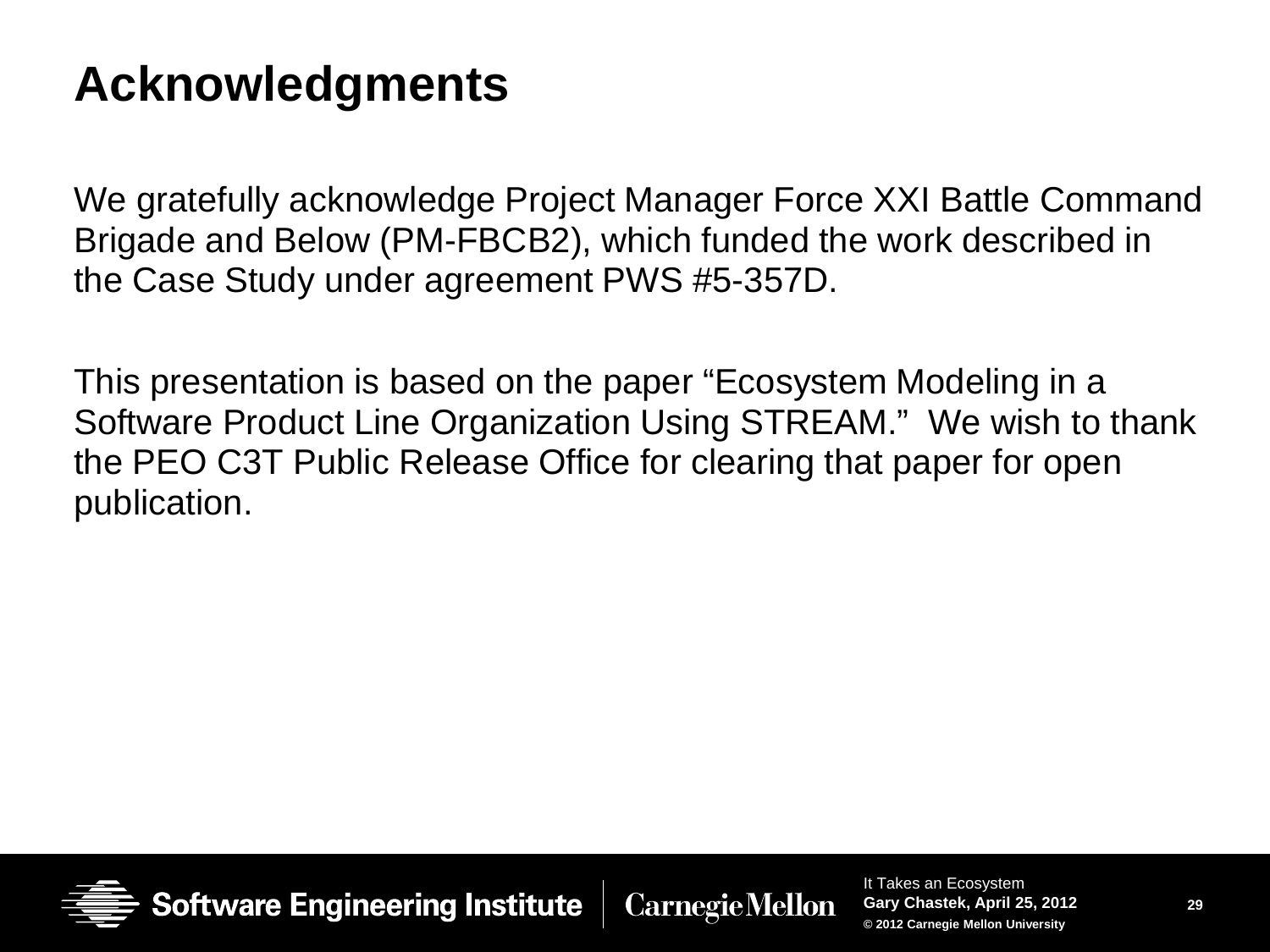# **Contact Information**

#### **Gary Chastek, PhD**

Senior Member of the Technical Staff

Research, Technology, and System Solutions

Telephone: +1 412-268-2826

Email: gjc@sei.cmu.edu

#### **Web**

www.sei.cmu.edu

www.sei.cmu.edu/contact.cfm

#### **U.S. Mail**

Software Engineering Institute Customer Relations 4500 Fifth Avenue Pittsburgh, PA 15213-2612 USA

#### **Customer Relations**

Email: info@sei.cmu.edu Telephone: +1 412-268-5800 SEI Phone: +1 412-268-5800 SEI Fax: +1 412-268-6257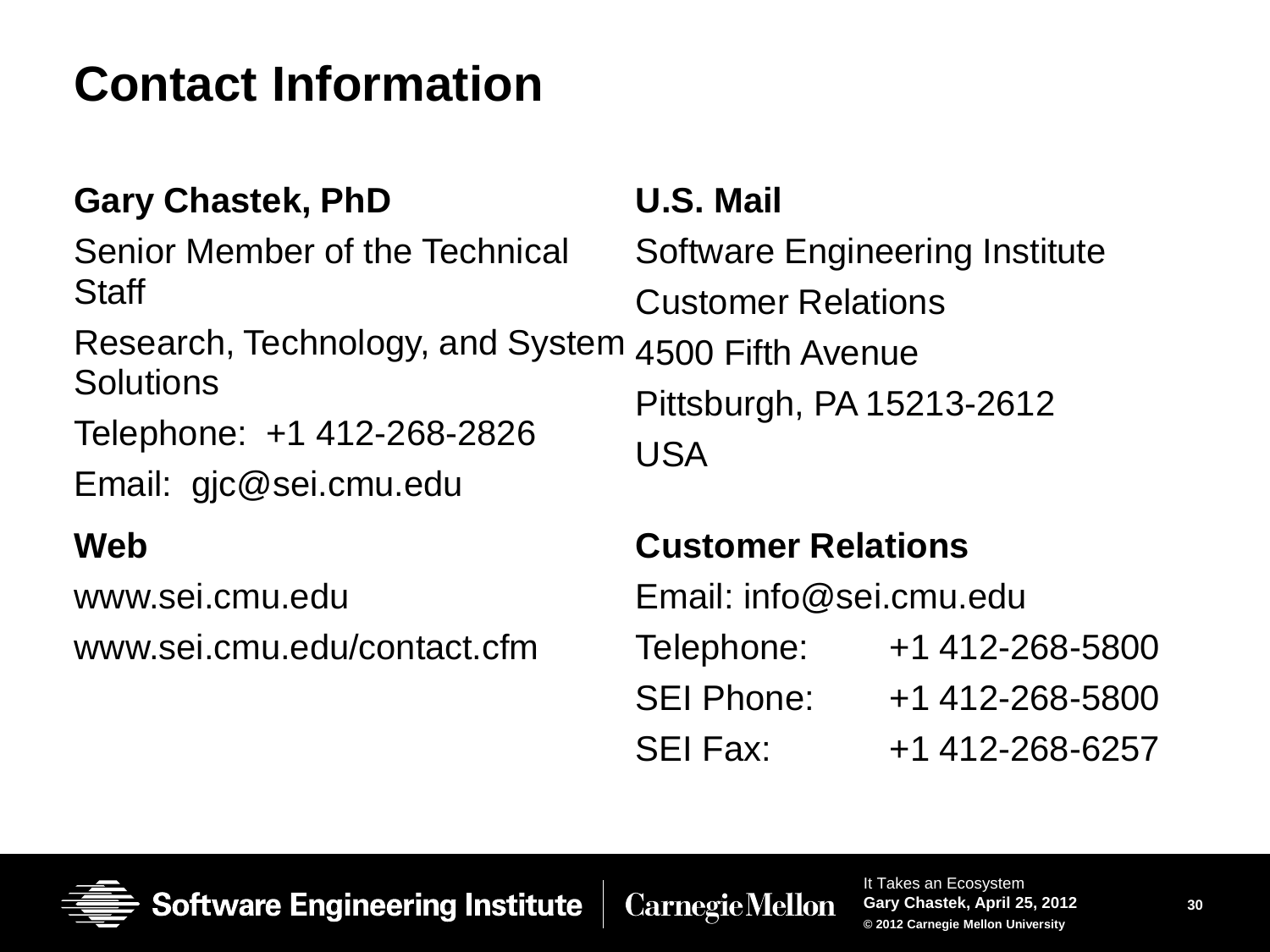# **Acronyms**

COE U.S. Army's Common Operating Environment COI Community of Interest GIG Global Information Grid MCE Mounted Computing Environment PM-FBCB2 Project Manager Force XXI Battle Command Brigade and Below SDK Software Development Kit STREAM STRategic Ecosystem Analysis Method